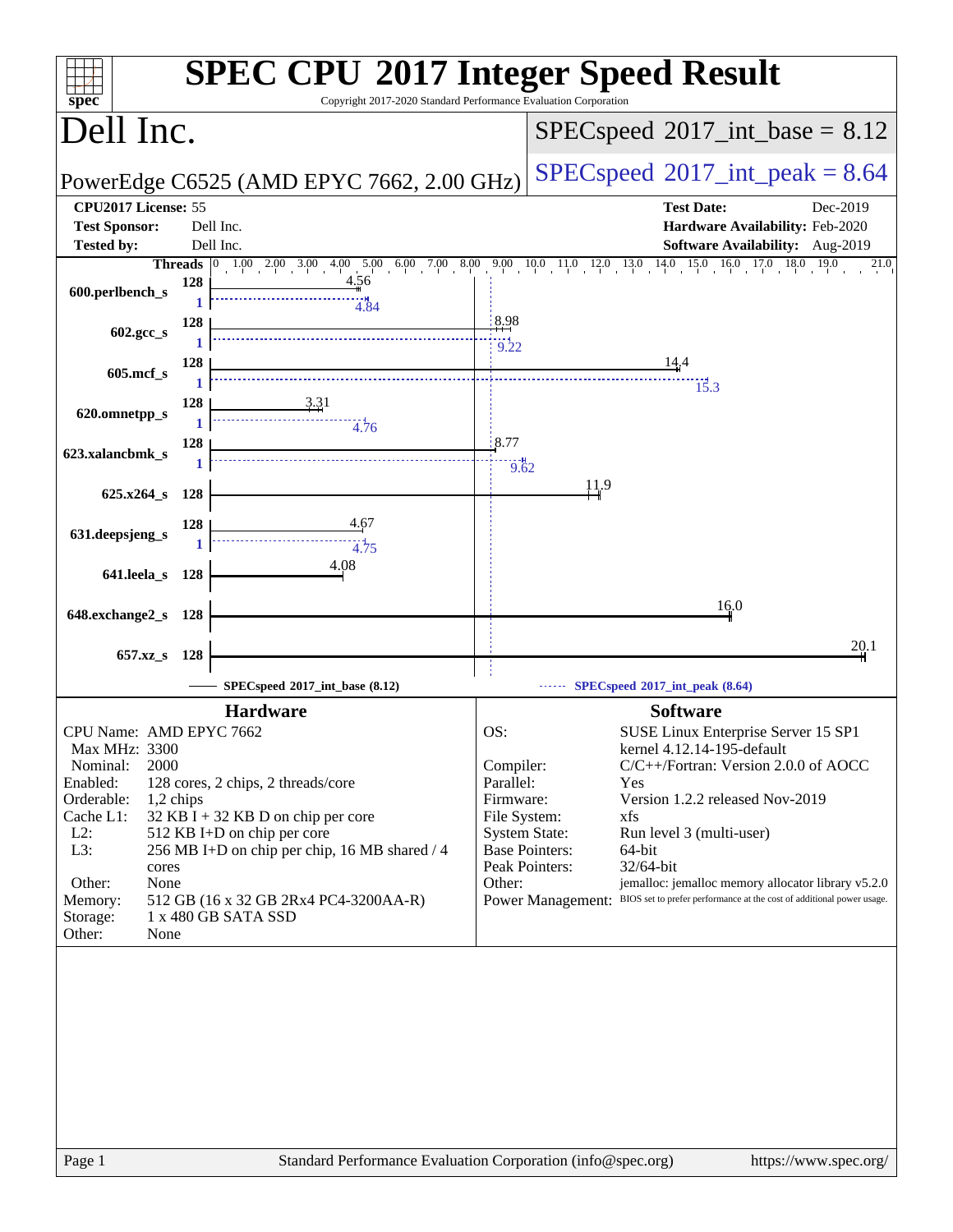Copyright 2017-2020 Standard Performance Evaluation Corporation

## Dell Inc.

**[spec](http://www.spec.org/)**

#### $SPECspeed^{\circledcirc}2017\_int\_base = 8.12$  $SPECspeed^{\circledcirc}2017\_int\_base = 8.12$

PowerEdge C6525 (AMD EPYC 7662, 2.00 GHz)  $\left|$  [SPECspeed](http://www.spec.org/auto/cpu2017/Docs/result-fields.html#SPECspeed2017intpeak)®[2017\\_int\\_peak = 8](http://www.spec.org/auto/cpu2017/Docs/result-fields.html#SPECspeed2017intpeak).64

#### **[CPU2017 License:](http://www.spec.org/auto/cpu2017/Docs/result-fields.html#CPU2017License)** 55 **[Test Date:](http://www.spec.org/auto/cpu2017/Docs/result-fields.html#TestDate)** Dec-2019

**[Test Sponsor:](http://www.spec.org/auto/cpu2017/Docs/result-fields.html#TestSponsor)** Dell Inc. **[Hardware Availability:](http://www.spec.org/auto/cpu2017/Docs/result-fields.html#HardwareAvailability)** Feb-2020 **[Tested by:](http://www.spec.org/auto/cpu2017/Docs/result-fields.html#Testedby)** Dell Inc. **[Software Availability:](http://www.spec.org/auto/cpu2017/Docs/result-fields.html#SoftwareAvailability)** Aug-2019

#### **[Results Table](http://www.spec.org/auto/cpu2017/Docs/result-fields.html#ResultsTable)**

|                                     |                |                |       | <b>Base</b>    |       |                | <b>Peak</b> |                |                |              |                |              |                |              |
|-------------------------------------|----------------|----------------|-------|----------------|-------|----------------|-------------|----------------|----------------|--------------|----------------|--------------|----------------|--------------|
| <b>Benchmark</b>                    | <b>Threads</b> | <b>Seconds</b> | Ratio | <b>Seconds</b> | Ratio | <b>Seconds</b> | Ratio       | <b>Threads</b> | <b>Seconds</b> | <b>Ratio</b> | <b>Seconds</b> | <b>Ratio</b> | <b>Seconds</b> | <b>Ratio</b> |
| $600.$ perlbench $\mathsf{S}$       | 128            | 389            | 4.56  | 384            | 4.62  | 393            | 4.52        |                | 366            | 4.85         | 372            | 4.77         | 367            | 4.84         |
| $602.\text{gcc}\s$                  | 128            | 444            | 8.98  | 452            | 8.82  | 432            | 9.23        |                | 432            | 9.22         | 432            | 9.22         | 433            | 9.20         |
| $605 \text{.mcf } s$                | 128            | 329            | 14.4  | 327            | 14.4  | 329            | 14.3        |                | 309            | 15.3         | 309            | 15.3         | 309            | 15.3         |
| 620.omnetpp_s                       | 128            | 472            | 3.46  | 537            | 3.04  | 493            | 3.31        |                | 343            | 4.76         | 343            | 4.76         | 342            | 4.76         |
| 623.xalancbmk s                     | 128            | 161            | 8.78  | <u>162</u>     | 8.77  | 162            | 8.75        |                | 148            | 9.59         | 147            | 9.62         | 146            | 9.70         |
| 625.x264 s                          | 128            | 147            | 12.0  | 152            | 11.6  | 148            | 11.9        | 128            | 147            | 12.0         | 152            | 1.6          | 148            | 11.9         |
| 631.deepsjeng_s                     | 128            | 307            | 4.67  | 307            | 4.67  | 306            | 4.69        |                | 301            | 4.75         | 301            | 4.76         | 302            | 4.75         |
| 641.leela s                         | 128            | 418            | 4.08  | 418            | 4.08  | 418            | 4.08        | 128            | 418            | 4.08         | 418            | 4.08         | 418            | 4.08         |
| 648.exchange2 s                     | 128            | 184            | 16.0  | 183            | 16.0  | 184            | 16.0        | 128            | 184            | 16.0         | 183            | 16.0         | 184            | <b>16.0</b>  |
| $657.xz$ s                          | 128            | 307            | 20.1  | 307            | 20.2  | 309            | 20.0        | 128            | 307            | 20.1         | 307            | 20.2         | 309            | 20.0         |
| $SPECspeed*2017$ int base =<br>8.12 |                |                |       |                |       |                |             |                |                |              |                |              |                |              |

**[SPECspeed](http://www.spec.org/auto/cpu2017/Docs/result-fields.html#SPECspeed2017intpeak)[2017\\_int\\_peak =](http://www.spec.org/auto/cpu2017/Docs/result-fields.html#SPECspeed2017intpeak) 8.64**

Results appear in the [order in which they were run.](http://www.spec.org/auto/cpu2017/Docs/result-fields.html#RunOrder) Bold underlined text [indicates a median measurement](http://www.spec.org/auto/cpu2017/Docs/result-fields.html#Median).

#### **[Compiler Notes](http://www.spec.org/auto/cpu2017/Docs/result-fields.html#CompilerNotes)**

The AMD64 AOCC Compiler Suite is available at <http://developer.amd.com/amd-aocc/>

#### **[Submit Notes](http://www.spec.org/auto/cpu2017/Docs/result-fields.html#SubmitNotes)**

The config file option 'submit' was used. 'numactl' was used to bind copies to the cores. See the configuration file for details.

#### **[Operating System Notes](http://www.spec.org/auto/cpu2017/Docs/result-fields.html#OperatingSystemNotes)**

'ulimit -s unlimited' was used to set environment stack size 'ulimit -l 2097152' was used to set environment locked pages in memory limit

runcpu command invoked through numactl i.e.: numactl --interleave=all runcpu <etc>

Set dirty\_ratio=8 to limit dirty cache to 8% of memory Set swappiness=1 to swap only if necessary Set zone\_reclaim\_mode=1 to free local node memory and avoid remote memory sync then drop\_caches=3 to reset caches before invoking runcpu

dirty ratio, swappiness, zone reclaim mode and drop caches were all set using privileged echo (e.g. echo 1 > /proc/sys/vm/swappiness).

Transparent huge pages set to 'always' for this run (OS default)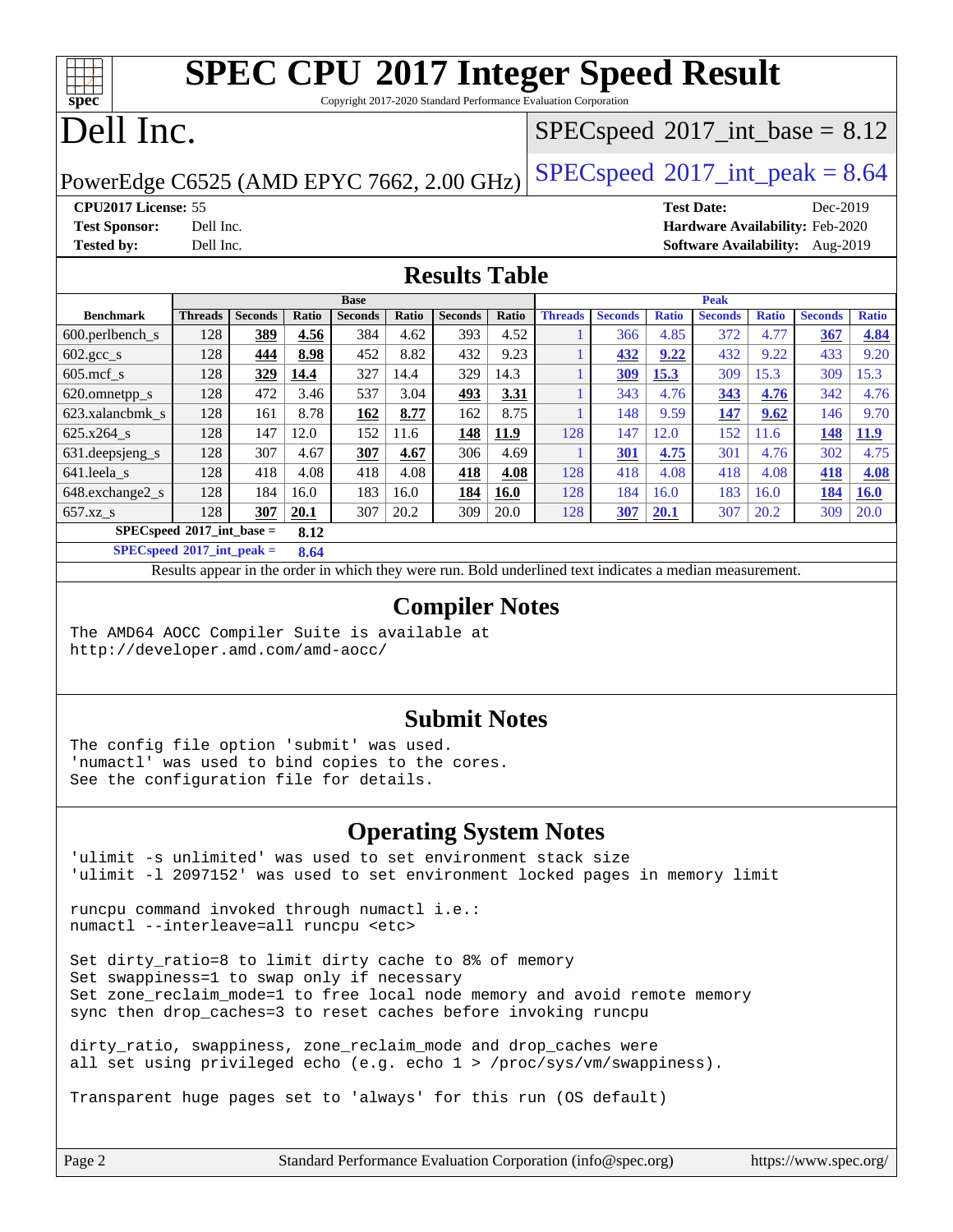#### **[spec](http://www.spec.org/) [SPEC CPU](http://www.spec.org/auto/cpu2017/Docs/result-fields.html#SPECCPU2017IntegerSpeedResult)[2017 Integer Speed Result](http://www.spec.org/auto/cpu2017/Docs/result-fields.html#SPECCPU2017IntegerSpeedResult)** Copyright 2017-2020 Standard Performance Evaluation Corporation Dell Inc. PowerEdge C6525 (AMD EPYC 7662, 2.00 GHz)  $\left|$  [SPECspeed](http://www.spec.org/auto/cpu2017/Docs/result-fields.html#SPECspeed2017intpeak)®[2017\\_int\\_peak = 8](http://www.spec.org/auto/cpu2017/Docs/result-fields.html#SPECspeed2017intpeak).64  $SPECspeed^{\circledcirc}2017\_int\_base = 8.12$  $SPECspeed^{\circledcirc}2017\_int\_base = 8.12$ **[CPU2017 License:](http://www.spec.org/auto/cpu2017/Docs/result-fields.html#CPU2017License)** 55 **[Test Date:](http://www.spec.org/auto/cpu2017/Docs/result-fields.html#TestDate)** Dec-2019 **[Test Sponsor:](http://www.spec.org/auto/cpu2017/Docs/result-fields.html#TestSponsor)** Dell Inc. **[Hardware Availability:](http://www.spec.org/auto/cpu2017/Docs/result-fields.html#HardwareAvailability)** Feb-2020 **[Tested by:](http://www.spec.org/auto/cpu2017/Docs/result-fields.html#Testedby)** Dell Inc. **[Software Availability:](http://www.spec.org/auto/cpu2017/Docs/result-fields.html#SoftwareAvailability)** Aug-2019 **[Environment Variables Notes](http://www.spec.org/auto/cpu2017/Docs/result-fields.html#EnvironmentVariablesNotes)** Environment variables set by runcpu before the start of the run: GOMP\_CPU\_AFFINITY = "0-255" LD\_LIBRARY\_PATH = "/root/cpu2017-1.1.0/amd\_speed\_aocc200\_rome\_C\_lib/64;/root/cpu2017-1.1.0 /amd\_speed\_aocc200\_rome\_C\_lib/32:" MALLOC\_CONF = "retain:true" OMP\_DYNAMIC = "false" OMP\_SCHEDULE = "static" OMP\_STACKSIZE = "128M"

Environment variables set by runcpu during the 600.perlbench\_s peak run: GOMP\_CPU\_AFFINITY = "0"

Environment variables set by runcpu during the 602.gcc\_s peak run: GOMP\_CPU\_AFFINITY = "0"

OMP\_THREAD\_LIMIT = "256"

Environment variables set by runcpu during the 605.mcf\_s peak run: GOMP\_CPU\_AFFINITY = "0"

Environment variables set by runcpu during the 620.omnetpp\_s peak run: GOMP\_CPU\_AFFINITY = "0"

Environment variables set by runcpu during the 623.xalancbmk\_s peak run: GOMP\_CPU\_AFFINITY = "0" OMP\_STACKSIZE = "128M"

Environment variables set by runcpu during the 631.deepsjeng\_s peak run: GOMP\_CPU\_AFFINITY = "0"

#### **[General Notes](http://www.spec.org/auto/cpu2017/Docs/result-fields.html#GeneralNotes)** Binaries were compiled on a system with 2x AMD EPYC 7601 CPU + 512GB Memory using Fedora 26

NA: The test sponsor attests, as of date of publication, that CVE-2017-5754 (Meltdown) is mitigated in the system as tested and documented. Yes: The test sponsor attests, as of date of publication, that CVE-2017-5753 (Spectre variant 1) is mitigated in the system as tested and documented. Yes: The test sponsor attests, as of date of publication, that CVE-2017-5715 (Spectre variant 2) is mitigated in the system as tested and documented.

jemalloc: configured and built with GCC v9.1.0 in Ubuntu 19.04 with -O3 -znver2 -flto jemalloc 5.2.0 is available here: <https://github.com/jemalloc/jemalloc/releases/download/5.2.0/jemalloc-5.2.0.tar.bz2>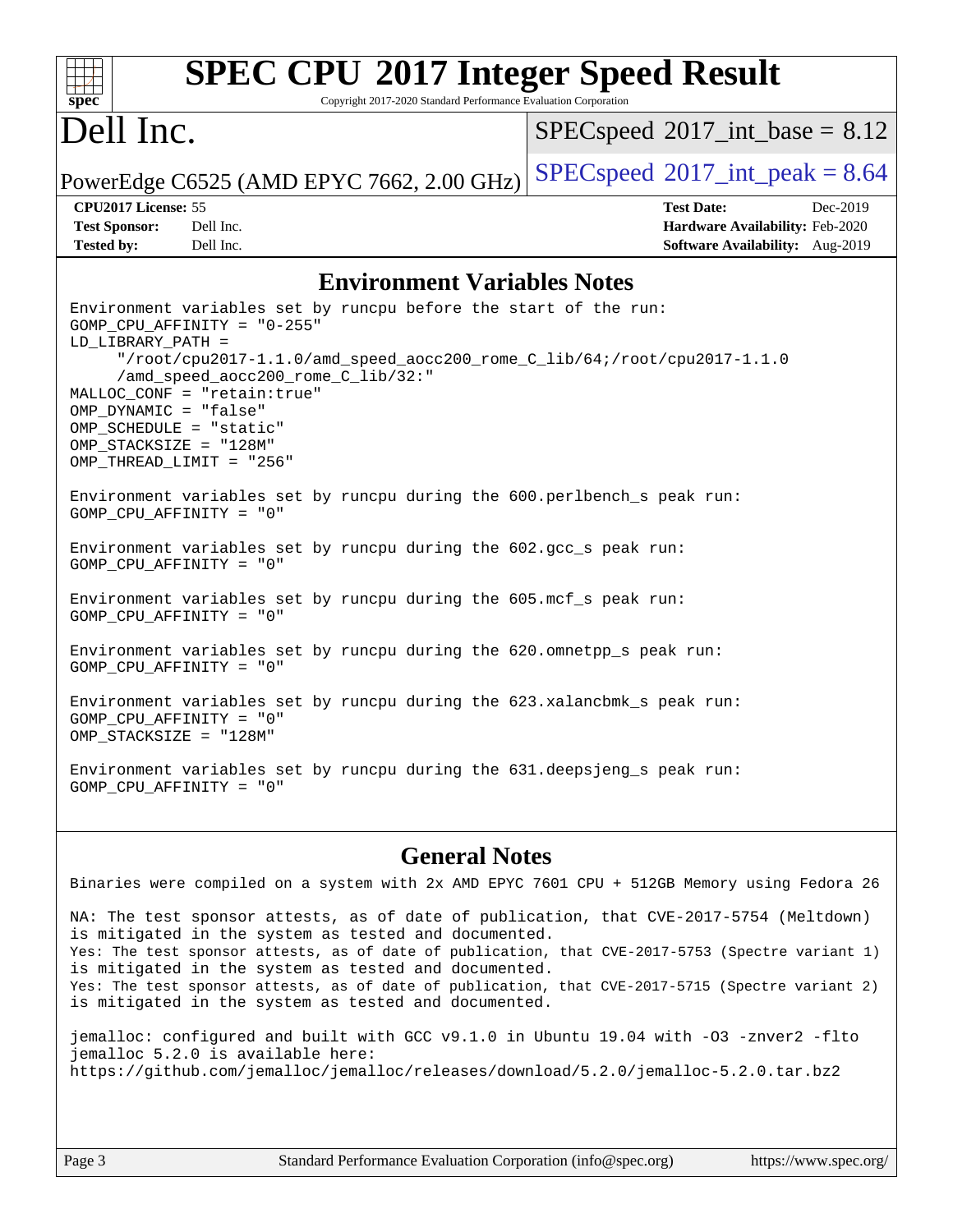| <b>SPEC CPU®2017 Integer Speed Result</b><br>spec <sup>®</sup><br>Copyright 2017-2020 Standard Performance Evaluation Corporation                                                                                                                                                                                                                                                                                                                                                                                                                                                                                                                                                                                                                                                                                                                                                                                                                                                                                                                                                                                                                                                                                                                                                                                                                                                                                                                                                                                                                                                                                                                     |                                                                  |
|-------------------------------------------------------------------------------------------------------------------------------------------------------------------------------------------------------------------------------------------------------------------------------------------------------------------------------------------------------------------------------------------------------------------------------------------------------------------------------------------------------------------------------------------------------------------------------------------------------------------------------------------------------------------------------------------------------------------------------------------------------------------------------------------------------------------------------------------------------------------------------------------------------------------------------------------------------------------------------------------------------------------------------------------------------------------------------------------------------------------------------------------------------------------------------------------------------------------------------------------------------------------------------------------------------------------------------------------------------------------------------------------------------------------------------------------------------------------------------------------------------------------------------------------------------------------------------------------------------------------------------------------------------|------------------------------------------------------------------|
| Dell Inc.                                                                                                                                                                                                                                                                                                                                                                                                                                                                                                                                                                                                                                                                                                                                                                                                                                                                                                                                                                                                                                                                                                                                                                                                                                                                                                                                                                                                                                                                                                                                                                                                                                             | $SPEC speed^{\circ}2017\_int\_base = 8.12$                       |
| PowerEdge C6525 (AMD EPYC 7662, 2.00 GHz)                                                                                                                                                                                                                                                                                                                                                                                                                                                                                                                                                                                                                                                                                                                                                                                                                                                                                                                                                                                                                                                                                                                                                                                                                                                                                                                                                                                                                                                                                                                                                                                                             | $SPEC speed^{\circ}2017\_int\_peak = 8.64$                       |
| CPU2017 License: 55<br><b>Test Sponsor:</b><br>Dell Inc.                                                                                                                                                                                                                                                                                                                                                                                                                                                                                                                                                                                                                                                                                                                                                                                                                                                                                                                                                                                                                                                                                                                                                                                                                                                                                                                                                                                                                                                                                                                                                                                              | <b>Test Date:</b><br>Dec-2019<br>Hardware Availability: Feb-2020 |
| <b>Tested by:</b><br>Dell Inc.                                                                                                                                                                                                                                                                                                                                                                                                                                                                                                                                                                                                                                                                                                                                                                                                                                                                                                                                                                                                                                                                                                                                                                                                                                                                                                                                                                                                                                                                                                                                                                                                                        | Software Availability: Aug-2019                                  |
| <b>Platform Notes</b>                                                                                                                                                                                                                                                                                                                                                                                                                                                                                                                                                                                                                                                                                                                                                                                                                                                                                                                                                                                                                                                                                                                                                                                                                                                                                                                                                                                                                                                                                                                                                                                                                                 |                                                                  |
| BIOS settings:<br>NUMA Nodes Per Socket set to 4<br>CCX as NUMA Domain set to Enabled<br>System Profile set to Custom<br>CPU Power Management set to Maximum Performance<br>Memory Frequency set to 3200<br>Turbo Boost Enabled<br>Cstates set to Enabled<br>Memory Patrol Scrub Disabled<br>Memory Refresh Rate set to 1x<br>PCI ASPM L1 Link Power Management Disabled<br>Determinism Slider set to Power Determinism<br>Efficiency Optimized Mode Disabled<br>Memory Interleaving set to Disabled<br>Sysinfo program /root/cpu2017-1.1.0/bin/sysinfo<br>Rev: r6365 of 2019-08-21 295195f888a3d7edble6e46a485a0011<br>running on linux-g3ob Wed Dec 18 11:48:23 2019<br>SUT (System Under Test) info as seen by some common utilities.<br>For more information on this section, see<br>https://www.spec.org/cpu2017/Docs/config.html#sysinfo<br>From /proc/cpuinfo<br>model name: AMD EPYC 7662 64-Core Processor<br>2<br>"physical id"s (chips)<br>256 "processors"<br>cores, siblings (Caution: counting these is hw and system dependent. The following<br>excerpts from /proc/cpuinfo might not be reliable. Use with caution.)<br>cpu cores : 64<br>siblings : 128<br>physical 0: cores 0 1 2 3 4 5 6 7 8 9 10 11 12 13 14 15 16 17 18 19 20 21 22 23 24<br>25 26 27 28 29 30 31 32 33 34 35 36 37 38 39 40 41 42 43 44 45 46 47 48 49 50 51 52<br>53 54 55 56 57 58 59 60 61 62 63<br>physical 1: cores 0 1 2 3 4 5 6 7 8 9 10 11 12 13 14 15 16 17 18 19 20 21 22 23 24<br>25 26 27 28 29 30 31 32 33 34 35 36 37 38 39 40 41 42 43 44 45 46 47 48 49 50 51 52<br>53 54 55 56 57 58 59 60 61 62 63<br>From 1scpu:<br>Architecture:<br>x86 64 |                                                                  |
| $32$ -bit, $64$ -bit<br>$CPU$ op-mode( $s$ ):<br>Byte Order:<br>Little Endian<br>Address sizes:<br>43 bits physical, 48 bits virtual<br>CPU(s):<br>256<br>On-line CPU(s) list: $0-255$<br>Thread(s) per core:<br>2                                                                                                                                                                                                                                                                                                                                                                                                                                                                                                                                                                                                                                                                                                                                                                                                                                                                                                                                                                                                                                                                                                                                                                                                                                                                                                                                                                                                                                    |                                                                  |
| 64<br>$Core(s)$ per socket:                                                                                                                                                                                                                                                                                                                                                                                                                                                                                                                                                                                                                                                                                                                                                                                                                                                                                                                                                                                                                                                                                                                                                                                                                                                                                                                                                                                                                                                                                                                                                                                                                           |                                                                  |
| (Continued on next page)                                                                                                                                                                                                                                                                                                                                                                                                                                                                                                                                                                                                                                                                                                                                                                                                                                                                                                                                                                                                                                                                                                                                                                                                                                                                                                                                                                                                                                                                                                                                                                                                                              |                                                                  |
| Standard Performance Evaluation Corporation (info@spec.org)<br>Page 4                                                                                                                                                                                                                                                                                                                                                                                                                                                                                                                                                                                                                                                                                                                                                                                                                                                                                                                                                                                                                                                                                                                                                                                                                                                                                                                                                                                                                                                                                                                                                                                 | https://www.spec.org/                                            |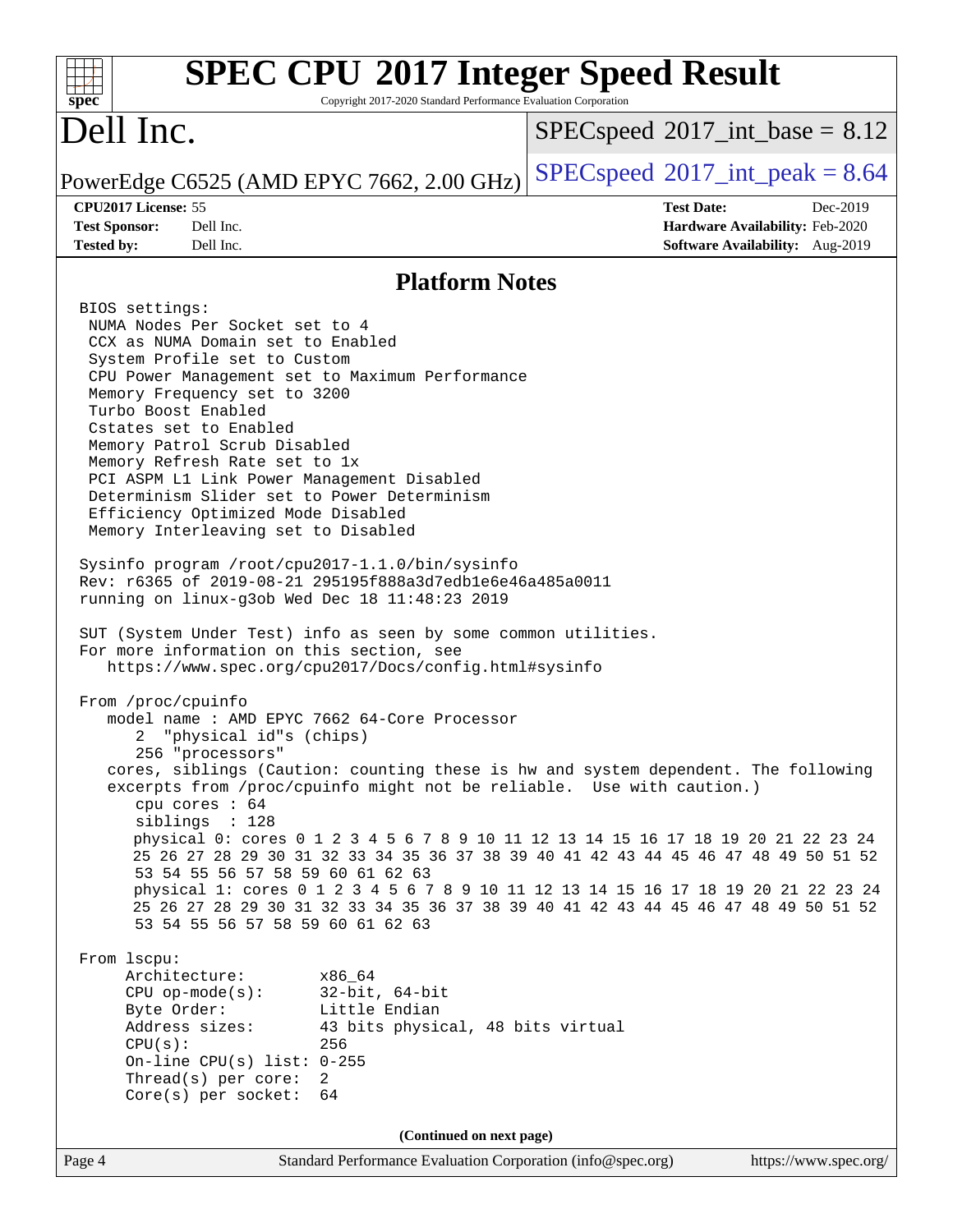# **[spec](http://www.spec.org/)**

## **[SPEC CPU](http://www.spec.org/auto/cpu2017/Docs/result-fields.html#SPECCPU2017IntegerSpeedResult)[2017 Integer Speed Result](http://www.spec.org/auto/cpu2017/Docs/result-fields.html#SPECCPU2017IntegerSpeedResult)**

Copyright 2017-2020 Standard Performance Evaluation Corporation

## Dell Inc.

 $SPECspeed*2017\_int\_base = 8.12$  $SPECspeed*2017\_int\_base = 8.12$ 

PowerEdge C6525 (AMD EPYC 7662, 2.00 GHz)  $\text{SPEC speed}^{\circ}2017\_int\_peak = 8.64$ 

**[Test Sponsor:](http://www.spec.org/auto/cpu2017/Docs/result-fields.html#TestSponsor)** Dell Inc. **[Hardware Availability:](http://www.spec.org/auto/cpu2017/Docs/result-fields.html#HardwareAvailability)** Feb-2020 **[Tested by:](http://www.spec.org/auto/cpu2017/Docs/result-fields.html#Testedby)** Dell Inc. **[Software Availability:](http://www.spec.org/auto/cpu2017/Docs/result-fields.html#SoftwareAvailability)** Aug-2019

**[CPU2017 License:](http://www.spec.org/auto/cpu2017/Docs/result-fields.html#CPU2017License)** 55 **[Test Date:](http://www.spec.org/auto/cpu2017/Docs/result-fields.html#TestDate)** Dec-2019

**[Platform Notes \(Continued\)](http://www.spec.org/auto/cpu2017/Docs/result-fields.html#PlatformNotes)**

|        | Socket(s):                 | 2                                                             |                          |  |  |                       |  |
|--------|----------------------------|---------------------------------------------------------------|--------------------------|--|--|-----------------------|--|
|        | NUMA $node(s):$            | 32                                                            |                          |  |  |                       |  |
|        | Vendor ID:                 | AuthenticAMD                                                  |                          |  |  |                       |  |
|        | CPU family:                | 23                                                            |                          |  |  |                       |  |
|        | Model:                     | 49                                                            |                          |  |  |                       |  |
|        | Model name:                | AMD EPYC 7662 64-Core Processor                               |                          |  |  |                       |  |
|        | Stepping:                  | 0                                                             |                          |  |  |                       |  |
|        | CPU MHz:                   | 1996.379                                                      |                          |  |  |                       |  |
|        | BogoMIPS:                  | 3992.75                                                       |                          |  |  |                       |  |
|        | Virtualization:            | AMD-V                                                         |                          |  |  |                       |  |
|        | Lld cache:                 | 32K                                                           |                          |  |  |                       |  |
|        | Lli cache:                 | 32K                                                           |                          |  |  |                       |  |
|        | L2 cache:                  | 512K                                                          |                          |  |  |                       |  |
|        | L3 cache:                  | 16384K                                                        |                          |  |  |                       |  |
|        | NUMA $node0$ $CPU(s)$ :    | $0 - 3, 128 - 131$                                            |                          |  |  |                       |  |
|        | NUMA $node1$ $CPU(s):$     | $4 - 7, 132 - 135$                                            |                          |  |  |                       |  |
|        | NUMA $node2$ $CPU(s):$     | $8 - 11, 136 - 139$                                           |                          |  |  |                       |  |
|        | NUMA $node3$ $CPU(s):$     | $12 - 15, 140 - 143$                                          |                          |  |  |                       |  |
|        | NUMA $node4$ $CPU(s):$     | $16 - 19, 144 - 147$                                          |                          |  |  |                       |  |
|        | NUMA $node5$ $CPU(s):$     | $20 - 23, 148 - 151$                                          |                          |  |  |                       |  |
|        | NUMA node6 $CPU(s):$       | $24 - 27, 152 - 155$                                          |                          |  |  |                       |  |
|        | NUMA node7 CPU(s):         | $28 - 31, 156 - 159$                                          |                          |  |  |                       |  |
|        | NUMA node8 CPU(s):         | $32 - 35, 160 - 163$                                          |                          |  |  |                       |  |
|        | NUMA $node9$ $CPU(s):$     | $36 - 39, 164 - 167$                                          |                          |  |  |                       |  |
|        | NUMA node10 CPU(s):        | $40 - 43, 168 - 171$                                          |                          |  |  |                       |  |
|        | NUMA $model1$ CPU $(s)$ :  | $44 - 47, 172 - 175$                                          |                          |  |  |                       |  |
|        |                            |                                                               |                          |  |  |                       |  |
|        | NUMA $node12$ CPU $(s):$   | $48 - 51, 176 - 179$                                          |                          |  |  |                       |  |
|        | NUMA $node13$ CPU $(s):$   | $52 - 55, 180 - 183$                                          |                          |  |  |                       |  |
|        | NUMA $model4$ CPU $(s):$   | $56 - 59, 184 - 187$                                          |                          |  |  |                       |  |
|        | NUMA $node15$ CPU $(s):$   | $60 - 63, 188 - 191$                                          |                          |  |  |                       |  |
|        | NUMA node $16$ CPU( $s$ ): | $64 - 67, 192 - 195$                                          |                          |  |  |                       |  |
|        | NUMA node17 CPU(s):        | $68 - 71, 196 - 199$                                          |                          |  |  |                       |  |
|        | NUMA node18 CPU(s):        | $72 - 75, 200 - 203$                                          |                          |  |  |                       |  |
|        | NUMA $node19$ CPU $(s):$   | $76 - 79, 204 - 207$                                          |                          |  |  |                       |  |
|        | NUMA $node20$ CPU $(s)$ :  | $80 - 83, 208 - 211$                                          |                          |  |  |                       |  |
|        | NUMA $node21$ CPU $(s)$ :  | $84 - 87, 212 - 215$                                          |                          |  |  |                       |  |
|        | NUMA $node22$ CPU $(s):$   | $88 - 91, 216 - 219$                                          |                          |  |  |                       |  |
|        | NUMA $node23$ CPU $(s):$   | $92 - 95, 220 - 223$                                          |                          |  |  |                       |  |
|        | NUMA node24 CPU(s):        | $96 - 99, 224 - 227$                                          |                          |  |  |                       |  |
|        | NUMA $node25$ CPU $(s):$   | $100 - 103, 228 - 231$                                        |                          |  |  |                       |  |
|        | NUMA $node26$ $CPU(s):$    | 104-107,232-235                                               |                          |  |  |                       |  |
|        | NUMA node27 CPU(s):        | 108-111, 236-239                                              |                          |  |  |                       |  |
|        | NUMA node28 CPU(s):        | 112-115, 240-243                                              |                          |  |  |                       |  |
|        | NUMA node29 CPU(s):        | 116-119, 244-247                                              |                          |  |  |                       |  |
|        | NUMA node30 CPU(s):        | $120 - 123, 248 - 251$                                        |                          |  |  |                       |  |
|        | NUMA $node31$ CPU $(s):$   | 124-127, 252-255                                              |                          |  |  |                       |  |
|        | Flags:                     | fpu vme de pse tsc msr pae mce cx8 apic sep mtrr pge mca cmov |                          |  |  |                       |  |
|        |                            |                                                               | (Continued on next page) |  |  |                       |  |
| Page 5 |                            | Standard Performance Evaluation Corporation (info@spec.org)   |                          |  |  | https://www.spec.org/ |  |
|        |                            |                                                               |                          |  |  |                       |  |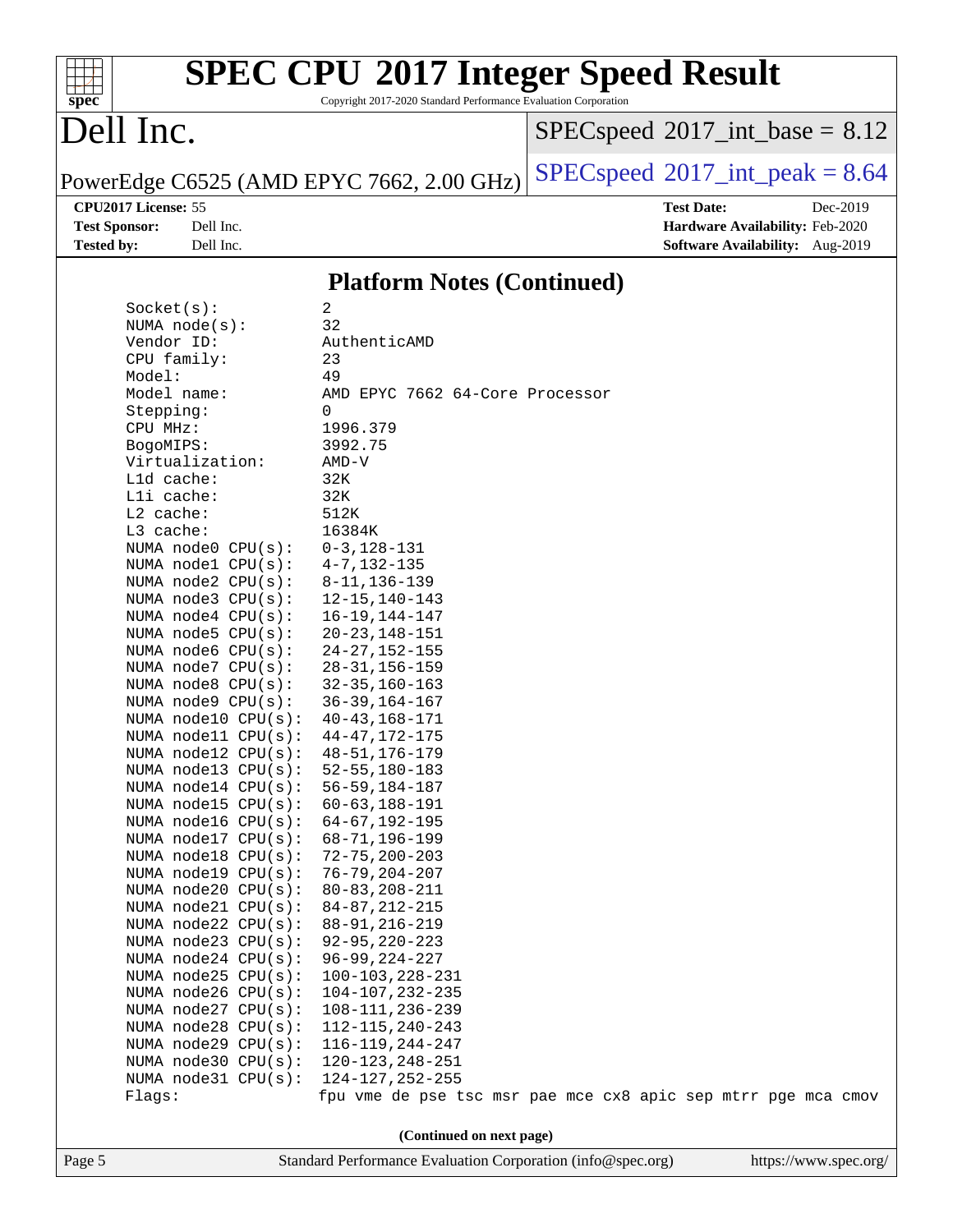| $Spec^*$ | <b>SPEC CPU®2017 Integer Speed Result</b><br>Copyright 2017-2020 Standard Performance Evaluation Corporation |
|----------|--------------------------------------------------------------------------------------------------------------|
|          | Dell Inc.<br>$\text{SPEC speed}$ <sup>®</sup> 2017_int_base = 8.12                                           |

PowerEdge C6525 (AMD EPYC 7662, 2.00 GHz) [SPECspeed](http://www.spec.org/auto/cpu2017/Docs/result-fields.html#SPECspeed2017intpeak)<sup>®</sup>[2017\\_int\\_peak = 8](http://www.spec.org/auto/cpu2017/Docs/result-fields.html#SPECspeed2017intpeak).64

**[Tested by:](http://www.spec.org/auto/cpu2017/Docs/result-fields.html#Testedby)** Dell Inc. **[Software Availability:](http://www.spec.org/auto/cpu2017/Docs/result-fields.html#SoftwareAvailability)** Aug-2019

**[CPU2017 License:](http://www.spec.org/auto/cpu2017/Docs/result-fields.html#CPU2017License)** 55 **[Test Date:](http://www.spec.org/auto/cpu2017/Docs/result-fields.html#TestDate)** Dec-2019 **[Test Sponsor:](http://www.spec.org/auto/cpu2017/Docs/result-fields.html#TestSponsor)** Dell Inc. **[Hardware Availability:](http://www.spec.org/auto/cpu2017/Docs/result-fields.html#HardwareAvailability)** Feb-2020

#### **[Platform Notes \(Continued\)](http://www.spec.org/auto/cpu2017/Docs/result-fields.html#PlatformNotes)**

| pat pse36 clflush mmx fxsr sse sse2 ht syscall nx mmxext fxsr_opt pdpe1gb rdtscp lm<br>constant_tsc rep_good nopl xtopology nonstop_tsc cpuid extd_apicid aperfmperf pni<br>pclmulqdq monitor ssse3 fma cx16 sse4_1 sse4_2 x2apic movbe popcnt aes xsave avx<br>fl6c rdrand lahf_lm cmp_legacy svm extapic cr8_legacy abm sse4a misalignsse<br>3dnowprefetch osvw ibs skinit wdt tce topoext perfctr_core perfctr_nb bpext<br>perfctr_12 mwaitx cpb cat_13 cdp_13 hw_pstate sme ssbd sev ibrs ibpb stibp vmmcall<br>fsgsbase bmil avx2 smep bmi2 cqm rdt_a rdseed adx smap clflushopt clwb sha_ni<br>xsaveopt xsavec xgetbvl xsaves cqm_llc cqm_occup_llc cqm_mbm_total cqm_mbm_local<br>clzero irperf xsaveerptr arat npt lbrv svm_lock nrip_save tsc_scale vmcb_clean<br>flushbyasid decodeassists pausefilter pfthreshold avic v_vmsave_vmload vgif umip<br>rdpid overflow_recov succor smca |  |  |  |  |  |  |  |  |  |
|-------------------------------------------------------------------------------------------------------------------------------------------------------------------------------------------------------------------------------------------------------------------------------------------------------------------------------------------------------------------------------------------------------------------------------------------------------------------------------------------------------------------------------------------------------------------------------------------------------------------------------------------------------------------------------------------------------------------------------------------------------------------------------------------------------------------------------------------------------------------------------------------------|--|--|--|--|--|--|--|--|--|
| /proc/cpuinfo cache data<br>cache size : 512 KB                                                                                                                                                                                                                                                                                                                                                                                                                                                                                                                                                                                                                                                                                                                                                                                                                                                 |  |  |  |  |  |  |  |  |  |
| From numactl --hardware WARNING: a numactl 'node' might or might not correspond to a<br>physical chip.<br>$available: 32 nodes (0-31)$<br>node 0 cpus: 0 1 2 3 128 129 130 131<br>node 0 size: 15676 MB<br>node 0 free: 15507 MB<br>node 1 cpus: 4 5 6 7 132 133 134 135<br>node 1 size: 16126 MB<br>node 1 free: 15865 MB<br>node 2 cpus: 8 9 10 11 136 137 138 139<br>node 2 size: 16126 MB<br>node 2 free: 15967 MB<br>node 3 cpus: 12 13 14 15 140 141 142 143<br>node 3 size: 16125 MB<br>node 3 free: 15931 MB<br>node 4 cpus: 16 17 18 19 144 145 146 147<br>node 4 size: 16126 MB<br>node 4 free: 15970 MB<br>node 5 cpus: 20 21 22 23 148 149 150 151<br>node 5 size: 16126 MB<br>node 5 free: 15973 MB<br>node 6 cpus: 24 25 26 27 152 153 154 155<br>node 6 size: 16126 MB<br>node 6 free: 15974 MB<br>node 7 cpus: 28 29 30 31 156 157 158 159<br>node 7 size: 16125 MB             |  |  |  |  |  |  |  |  |  |
| node 7 free: 15971 MB<br>node 8 cpus: 32 33 34 35 160 161 162 163<br>node 8 size: 16096 MB                                                                                                                                                                                                                                                                                                                                                                                                                                                                                                                                                                                                                                                                                                                                                                                                      |  |  |  |  |  |  |  |  |  |
| node 8 free: 15929 MB<br>node 9 cpus: 36 37 38 39 164 165 166 167<br>node 9 size: 16126 MB                                                                                                                                                                                                                                                                                                                                                                                                                                                                                                                                                                                                                                                                                                                                                                                                      |  |  |  |  |  |  |  |  |  |
| (Continued on next page)                                                                                                                                                                                                                                                                                                                                                                                                                                                                                                                                                                                                                                                                                                                                                                                                                                                                        |  |  |  |  |  |  |  |  |  |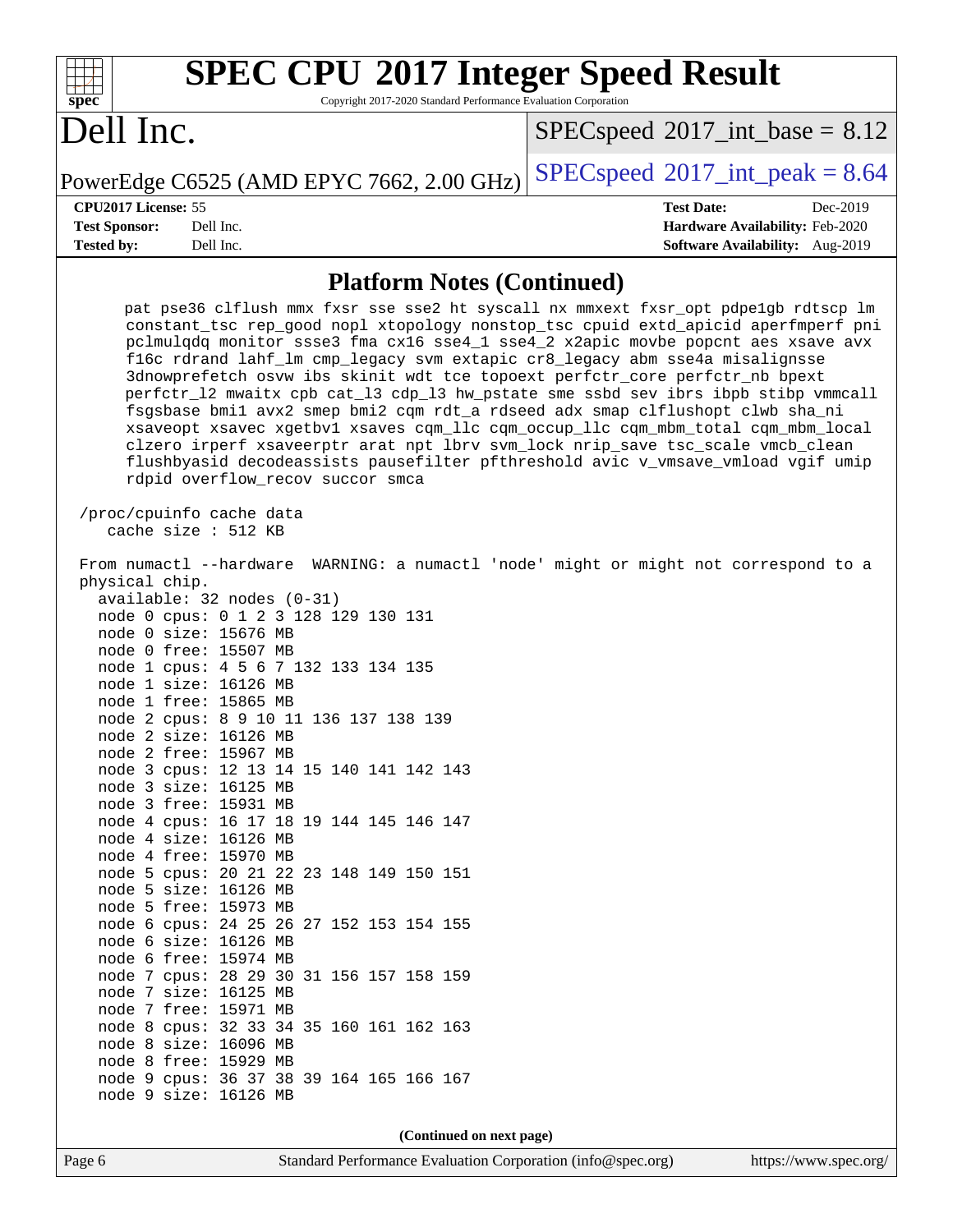Copyright 2017-2020 Standard Performance Evaluation Corporation

## Dell Inc.

**[spec](http://www.spec.org/)**

 $\pm$ 

 $SPEC speed$ <sup>®</sup> $2017$ \_int\_base = 8.12

PowerEdge C6525 (AMD EPYC 7662, 2.00 GHz)  $\text{SPEC speed}^{\circ}2017\_int\_peak = 8.64$ 

**[CPU2017 License:](http://www.spec.org/auto/cpu2017/Docs/result-fields.html#CPU2017License)** 55 **[Test Date:](http://www.spec.org/auto/cpu2017/Docs/result-fields.html#TestDate)** Dec-2019 **[Test Sponsor:](http://www.spec.org/auto/cpu2017/Docs/result-fields.html#TestSponsor)** Dell Inc. **[Hardware Availability:](http://www.spec.org/auto/cpu2017/Docs/result-fields.html#HardwareAvailability)** Feb-2020 **[Tested by:](http://www.spec.org/auto/cpu2017/Docs/result-fields.html#Testedby)** Dell Inc. **[Software Availability:](http://www.spec.org/auto/cpu2017/Docs/result-fields.html#SoftwareAvailability)** Aug-2019

#### **[Platform Notes \(Continued\)](http://www.spec.org/auto/cpu2017/Docs/result-fields.html#PlatformNotes)**

|      | node 9 free: 15969 MB                         |                             |    |       |                |                       |     |  |
|------|-----------------------------------------------|-----------------------------|----|-------|----------------|-----------------------|-----|--|
|      | node 10 cpus: 40 41                           |                             |    |       |                | 42 43 168 169 170 171 |     |  |
|      | node 10 size: 16126 MB                        |                             |    |       |                |                       |     |  |
|      | node 10 free:                                 | 15972                       | MB |       |                |                       |     |  |
|      | node 11 cpus: 44 45 46                        |                             |    |       |                | 47 172 173 174 175    |     |  |
|      | node 11 size:                                 | 16125                       | МB |       |                |                       |     |  |
|      | node 11 free:                                 | 15970                       | МB |       |                |                       |     |  |
|      | node 12 cpus:                                 | 48 49 50 51 176 177         |    |       |                | 178 179               |     |  |
|      | node 12 size:                                 | 16126                       | MB |       |                |                       |     |  |
|      | node 12 free:                                 | 15968                       | MB |       |                |                       |     |  |
|      | node 13 cpus:                                 | 52 53                       |    | 54 55 | 180 181        | 182 183               |     |  |
|      | node 13 size:                                 | 16126 MB                    |    |       |                |                       |     |  |
|      | node 13 free:                                 | 15863                       | MB |       |                |                       |     |  |
|      | node 14 cpus:                                 | 56 57                       | 58 |       |                | 59 184 185 186 187    |     |  |
|      | node 14 size:                                 | 16126                       | MB |       |                |                       |     |  |
|      | node 14 free: 15978                           |                             | MB |       |                |                       |     |  |
|      | node 15 cpus:                                 | 60 61 62 63 188 189 190 191 |    |       |                |                       |     |  |
|      | node 15 size:                                 | 16113                       | MB |       |                |                       |     |  |
|      | node 15 free:                                 | 15896                       | MB |       |                |                       |     |  |
|      | node 16 cpus: 64 65                           |                             |    |       |                | 66 67 192 193 194 195 |     |  |
|      | node 16 size:                                 | 16126                       | МB |       |                |                       |     |  |
|      | node 16 free:                                 | 15983                       | МB |       |                |                       |     |  |
|      | node 17 cpus: 68 69                           |                             | 70 |       | 71 196 197 198 |                       | 199 |  |
|      | node 17 size:                                 | 16126 MB                    |    |       |                |                       |     |  |
|      | node 17 free:                                 | 15982                       | MB |       |                |                       |     |  |
|      | node 18 cpus:                                 | 72 73 74                    |    |       |                | 75 200 201 202 203    |     |  |
|      | node 18 size:                                 | 16126                       | MB |       |                |                       |     |  |
|      | node 18 free:                                 | 15977                       | MB |       |                |                       |     |  |
|      | node 19 cpus:                                 | 76 77 78                    |    |       |                | 79 204 205 206 207    |     |  |
|      | node 19 size:                                 | 16125                       | MB |       |                |                       |     |  |
|      | node 19 free:                                 | 15973 MB                    |    |       |                |                       |     |  |
|      | node 20 cpus:                                 | 80 81                       | 82 |       |                | 83 208 209 210 211    |     |  |
|      | node 20 size:                                 | 16126 MB                    |    |       |                |                       |     |  |
|      | node 20 free:                                 | 15976                       | MB |       |                |                       |     |  |
|      | node 21 cpus:                                 | 84 85                       | 86 |       |                | 87 212 213 214 215    |     |  |
|      | node 21 size:                                 | 16126                       | MB |       |                |                       |     |  |
|      | node 21 free:                                 | 15975                       | МB |       |                |                       |     |  |
|      | node 22 cpus:                                 | 88 89 90                    |    |       |                | 91 216 217 218 219    |     |  |
|      | node 22 size:                                 | 16126                       | МB |       |                |                       |     |  |
|      | node 22 free:                                 | 15982                       | МB |       |                |                       |     |  |
|      | node 23 cpus:                                 | 92 93 94 95 220 221 222 223 |    |       |                |                       |     |  |
|      | node 23 size:                                 | 16125                       | MB |       |                |                       |     |  |
| node | 23 free:                                      | 15982                       | МB |       |                |                       |     |  |
|      | node 24 cpus:                                 | 9697                        | 98 |       | 99 224 225     | 226 227               |     |  |
|      | node 24 size:                                 | 16126                       | MB |       |                |                       |     |  |
|      | node 24 free:                                 | 15980 MB                    |    |       |                |                       |     |  |
|      | node 25 cpus: 100 101 102 103 228 229 230 231 |                             |    |       |                |                       |     |  |
|      |                                               |                             |    |       |                |                       |     |  |

**(Continued on next page)**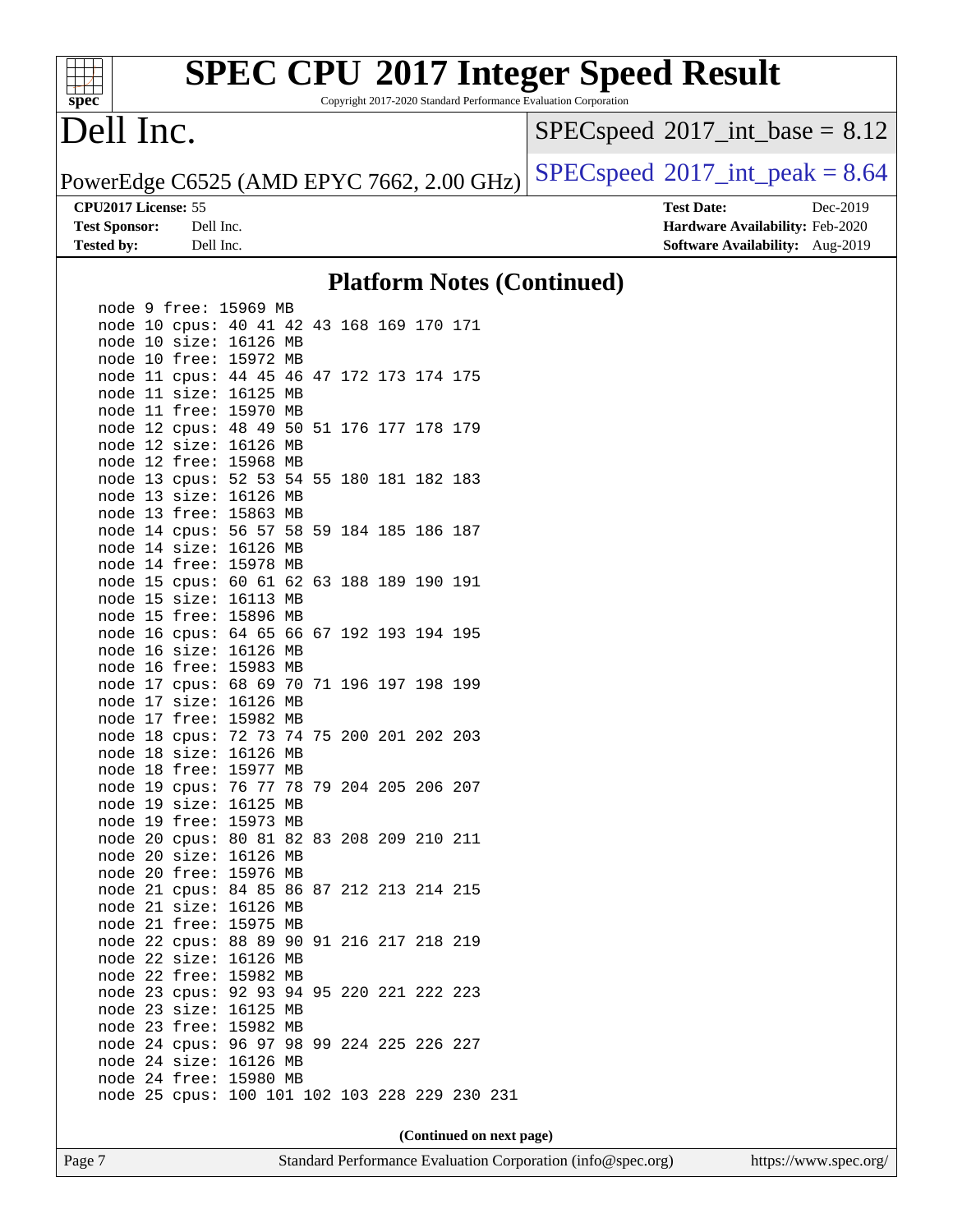Copyright 2017-2020 Standard Performance Evaluation Corporation

## Dell Inc.

**[spec](http://www.spec.org/)**

 $SPEC speed$ <sup>®</sup>[2017\\_int\\_base =](http://www.spec.org/auto/cpu2017/Docs/result-fields.html#SPECspeed2017intbase)  $8.12$ 

PowerEdge C6525 (AMD EPYC 7662, 2.00 GHz)  $\text{SPEC speed}^{\circ}2017\_int\_peak = 8.64$ 

**[CPU2017 License:](http://www.spec.org/auto/cpu2017/Docs/result-fields.html#CPU2017License)** 55 **[Test Date:](http://www.spec.org/auto/cpu2017/Docs/result-fields.html#TestDate)** Dec-2019 **[Test Sponsor:](http://www.spec.org/auto/cpu2017/Docs/result-fields.html#TestSponsor)** Dell Inc. **[Hardware Availability:](http://www.spec.org/auto/cpu2017/Docs/result-fields.html#HardwareAvailability)** Feb-2020 **[Tested by:](http://www.spec.org/auto/cpu2017/Docs/result-fields.html#Testedby)** Dell Inc. **[Software Availability:](http://www.spec.org/auto/cpu2017/Docs/result-fields.html#SoftwareAvailability)** Aug-2019

#### **[Platform Notes \(Continued\)](http://www.spec.org/auto/cpu2017/Docs/result-fields.html#PlatformNotes)**

| Page 8                                        |                                               |            |                |          |          |          |          |          |                 |          | Standard Performance Evaluation Corporation (info@spec.org) |    |        |    |       |      |    | https://www.spec.org/ |    |    |
|-----------------------------------------------|-----------------------------------------------|------------|----------------|----------|----------|----------|----------|----------|-----------------|----------|-------------------------------------------------------------|----|--------|----|-------|------|----|-----------------------|----|----|
|                                               |                                               |            |                |          |          |          |          |          |                 |          | (Continued on next page)                                    |    |        |    |       |      |    |                       |    |    |
| 32                                            | 32                                            | 32         | 32             | 32       | 32       | 32       | 32       | 32       | 32              | 32       | 32                                                          |    |        |    |       |      |    |                       |    |    |
| 11:                                           | 12                                            | 12         | 12             | 12       | 12       | 12       | 12       | 12       | 11              | 11       | $11$                                                        | 10 | 12     | 12 | 12    | 12   | 32 | 32                    | 32 | 32 |
| 32                                            | 32                                            | 32         | 32             | 32       | 32       | 32       | 32       | 32       | 32              | 32       | 32                                                          |    |        |    |       |      |    |                       |    |    |
| 10:                                           | $1\,2$                                        | 12         | 12             | 12       | 12       | 12       | 12       | 12       | 11              | $11\,$   | 10                                                          | 11 | 12     | 12 | 12    | 12   | 32 | 32                    | 32 | 32 |
| 32                                            | 32                                            | 32         | 32             | 32       | 32       | 32       | 32       | 32       | 32              | 32       | 32                                                          |    |        |    |       |      |    |                       |    |    |
| 9:                                            | 12                                            | 12         | 12             | 12       | 12       | 12       | 12       | 12       | 11              | 10       | 11                                                          | 11 | 12     | 12 | 12    | 12   | 32 | 32                    | 32 | 32 |
| 32                                            | 32                                            | 32         | 32             | 32       |          | 32 32    | 32       | 32       | 32 <sup>°</sup> | 32       | 32                                                          |    |        |    |       |      |    |                       |    |    |
| 8:                                            | 12                                            | 12         | 12             | 12       | 12       | 12       | 12       | 12       | 10              | 11       | 11                                                          | 11 | 12     | 12 | 12    | 12   | 32 | 32                    | 32 | 32 |
| 32                                            | 32                                            | 32         | 32             | 32       | 32       | 32       | 32       | 32       | 32              | 32       | 32                                                          |    |        |    |       |      |    |                       |    |    |
| 7:                                            | 12                                            | 12         | 12             | 12       | 11       | 11       | 11       | 10       | 12              | 12       | 12                                                          | 12 | 12     | 12 | 12    | 12   | 32 | 32                    | 32 | 32 |
| 32                                            | 32                                            | 32         | 32             | 32       | 32       | 32       | 32       | 32       | 32              | 32       | 32                                                          |    |        |    |       |      |    |                       |    |    |
| 6:                                            | 12                                            | 12         | 12             | 12       | 11       | 11       | 10       | 11       | 12              | 12       | 12                                                          | 12 | 12     | 12 | 12    | 12   | 32 | 32                    | 32 | 32 |
| 32                                            | 32                                            | 32         | 32             | 32       | 32       | 32       | 32       | 32       | 32              | 32       | 32                                                          |    |        |    |       |      |    |                       |    |    |
| 5:                                            | 12                                            | 12         | 12             | 12       | 11       | 10       | 11       | 11       | 12              | 12       | 12                                                          | 12 | $12\,$ | 12 | 12    | 12   | 32 | 32                    | 32 | 32 |
| 32                                            | 32                                            | 32         | 32             | 32       | 32       | 32       | 32       | 32       | 32              | 32       | 32                                                          |    |        |    |       |      |    |                       |    |    |
| 4:                                            | 12                                            | 12         | 12             | 12       | 10       | 11       | 11       | 11       | 12              | 12       | 12                                                          | 12 | 12     | 12 | 12    | 12   | 32 | 32                    | 32 | 32 |
| 32                                            | 32                                            | 32         | 32             | 32       | 32       | 32       | 32       | 32       | 32              | 32       | 32                                                          |    |        |    |       |      |    |                       |    |    |
| 3:                                            | 11                                            | 11         | 11             | 10       | 12       | 12       | 12       | 12       | 12              | 12       | 12                                                          | 12 | 12     | 12 | 12    | 12   | 32 | 32                    | 32 | 32 |
| 32                                            | 32                                            | 32         | 32             | 32       | 32       | 32       | 32       | 32       | 32              | 32       | 32                                                          |    |        |    |       |      |    |                       |    |    |
| 2:                                            | 11                                            | 11         | 10             | 11       | 12       | 12       | 12       | 12       | 12              | 12       | 12                                                          | 12 | 12     | 12 | 12    | $12$ | 32 | 32                    | 32 | 32 |
| 1:<br>32                                      | 11<br>32                                      | 10<br>32   | 11<br>32       | 11<br>32 | 12<br>32 | 12<br>32 | 12<br>32 | 12<br>32 | 12<br>32        | 12<br>32 | 12<br>32                                                    | 12 | 12     | 12 | 12    | 12   | 32 | 32                    | 32 | 32 |
| 32                                            | 32                                            | 32         | 32             | 32       | 32       | 32       | 32       | 32       | 32              | 32       | 32                                                          |    |        |    |       |      |    |                       |    |    |
| 0:                                            | 10                                            | 11         | 11             | 11       | 12       | 12       | 12       | 12       | 12              | 12       | 12                                                          | 12 | 12     | 12 | 12    | 12   | 32 | 32                    | 32 | 32 |
|                                               | 20 21 22 23 24 25 26 27 28 29 30 31           |            |                |          |          |          |          |          |                 |          |                                                             |    |        |    |       |      |    |                       |    |    |
| node                                          |                                               | $0\quad 1$ | $\overline{a}$ |          | $3 \t 4$ |          | 5 6 7 8  |          |                 |          | 9 10 11 12                                                  |    |        | 13 | 14 15 |      | 16 | 17                    | 18 | 19 |
|                                               | node distances:                               |            |                |          |          |          |          |          |                 |          |                                                             |    |        |    |       |      |    |                       |    |    |
|                                               | node 31 free: 15977 MB                        |            |                |          |          |          |          |          |                 |          |                                                             |    |        |    |       |      |    |                       |    |    |
|                                               | node 31 size: 16122 MB                        |            |                |          |          |          |          |          |                 |          |                                                             |    |        |    |       |      |    |                       |    |    |
|                                               | node 31 cpus: 124 125 126 127 252 253 254 255 |            |                |          |          |          |          |          |                 |          |                                                             |    |        |    |       |      |    |                       |    |    |
|                                               | node 30 free: 15982 MB                        |            |                |          |          |          |          |          |                 |          |                                                             |    |        |    |       |      |    |                       |    |    |
|                                               | node 30 size: 16126 MB                        |            |                |          |          |          |          |          |                 |          |                                                             |    |        |    |       |      |    |                       |    |    |
| node 30 cpus: 120 121 122 123 248 249 250 251 |                                               |            |                |          |          |          |          |          |                 |          |                                                             |    |        |    |       |      |    |                       |    |    |
|                                               | node 29 free: 15982 MB                        |            |                |          |          |          |          |          |                 |          |                                                             |    |        |    |       |      |    |                       |    |    |
|                                               | node 29 size: 16126 MB                        |            |                |          |          |          |          |          |                 |          |                                                             |    |        |    |       |      |    |                       |    |    |
|                                               | node 29 cpus: 116 117 118 119 244 245 246 247 |            |                |          |          |          |          |          |                 |          |                                                             |    |        |    |       |      |    |                       |    |    |
|                                               | node 28 free: 15984 MB                        |            |                |          |          |          |          |          |                 |          |                                                             |    |        |    |       |      |    |                       |    |    |
|                                               | node 28 size: 16126 MB                        |            |                |          |          |          |          |          |                 |          |                                                             |    |        |    |       |      |    |                       |    |    |
|                                               | node 28 cpus: 112 113 114 115 240 241 242 243 |            |                |          |          |          |          |          |                 |          |                                                             |    |        |    |       |      |    |                       |    |    |
|                                               | node 27 free: 15981 MB                        |            |                |          |          |          |          |          |                 |          |                                                             |    |        |    |       |      |    |                       |    |    |
|                                               | node 27 size: 16125 MB                        |            |                |          |          |          |          |          |                 |          |                                                             |    |        |    |       |      |    |                       |    |    |
|                                               | node 27 cpus: 108 109 110 111 236 237 238 239 |            |                |          |          |          |          |          |                 |          |                                                             |    |        |    |       |      |    |                       |    |    |
|                                               | node 26 free: 15983 MB                        |            |                |          |          |          |          |          |                 |          |                                                             |    |        |    |       |      |    |                       |    |    |
|                                               | node 26 size: 16126 MB                        |            |                |          |          |          |          |          |                 |          |                                                             |    |        |    |       |      |    |                       |    |    |
|                                               | node 26 cpus: 104 105 106 107 232 233 234 235 |            |                |          |          |          |          |          |                 |          |                                                             |    |        |    |       |      |    |                       |    |    |
|                                               | node 25 free: 15983 MB                        |            |                |          |          |          |          |          |                 |          |                                                             |    |        |    |       |      |    |                       |    |    |
|                                               | node 25 size: 16126 MB                        |            |                |          |          |          |          |          |                 |          |                                                             |    |        |    |       |      |    |                       |    |    |
|                                               |                                               |            |                |          |          |          |          |          |                 |          |                                                             |    |        |    |       |      |    |                       |    |    |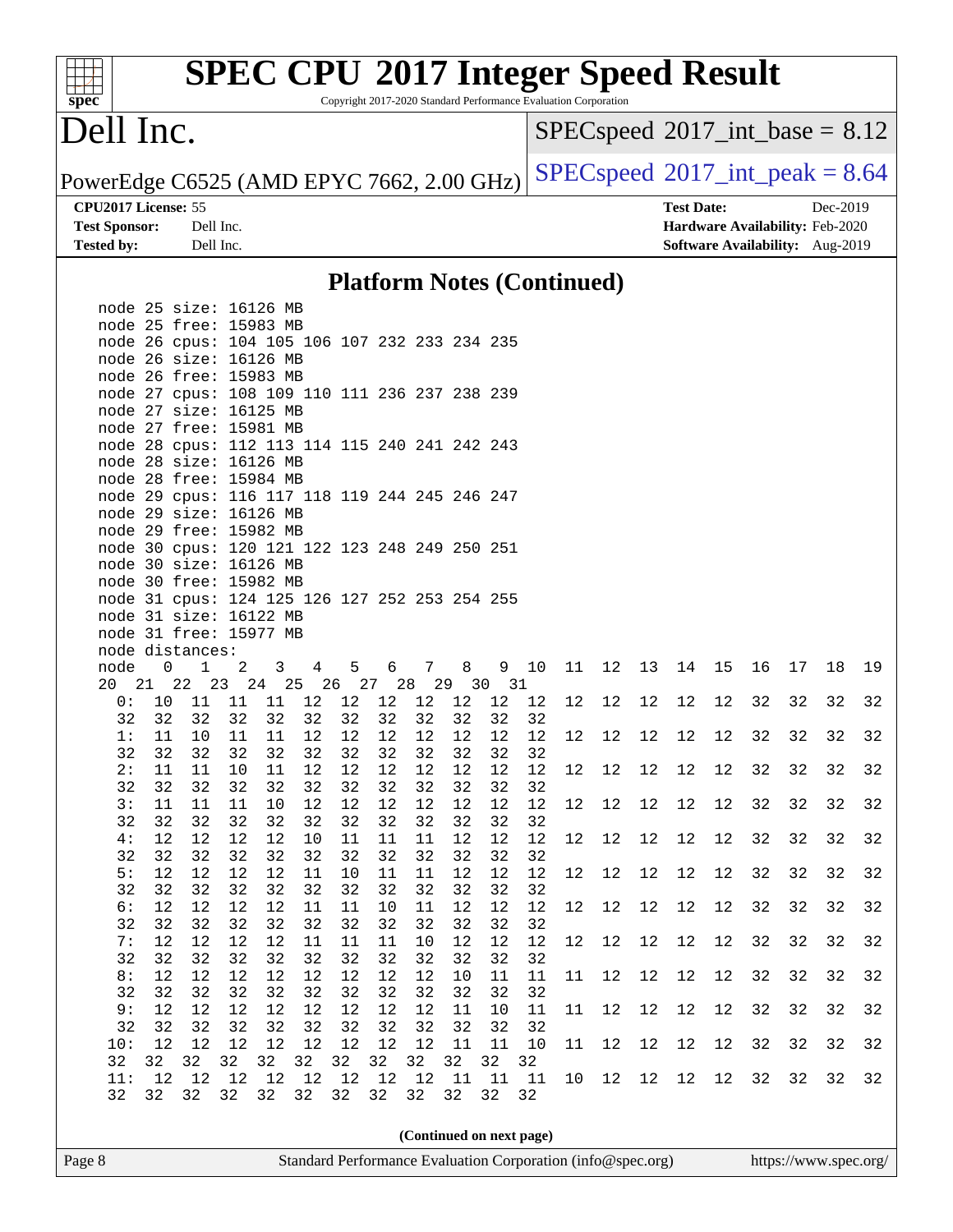#### **[spec](http://www.spec.org/)**

## **[SPEC CPU](http://www.spec.org/auto/cpu2017/Docs/result-fields.html#SPECCPU2017IntegerSpeedResult)[2017 Integer Speed Result](http://www.spec.org/auto/cpu2017/Docs/result-fields.html#SPECCPU2017IntegerSpeedResult)**

Copyright 2017-2020 Standard Performance Evaluation Corporation

## Dell Inc.

 $SPEC speed$ <sup>®</sup> $2017$ \_int\_base = 8.12

PowerEdge C6525 (AMD EPYC 7662, 2.00 GHz)  $\left|$  [SPECspeed](http://www.spec.org/auto/cpu2017/Docs/result-fields.html#SPECspeed2017intpeak)®[2017\\_int\\_peak = 8](http://www.spec.org/auto/cpu2017/Docs/result-fields.html#SPECspeed2017intpeak).64

**[CPU2017 License:](http://www.spec.org/auto/cpu2017/Docs/result-fields.html#CPU2017License)** 55 **[Test Date:](http://www.spec.org/auto/cpu2017/Docs/result-fields.html#TestDate)** Dec-2019 **[Test Sponsor:](http://www.spec.org/auto/cpu2017/Docs/result-fields.html#TestSponsor)** Dell Inc. **[Hardware Availability:](http://www.spec.org/auto/cpu2017/Docs/result-fields.html#HardwareAvailability)** Feb-2020 **[Tested by:](http://www.spec.org/auto/cpu2017/Docs/result-fields.html#Testedby)** Dell Inc. **[Software Availability:](http://www.spec.org/auto/cpu2017/Docs/result-fields.html#SoftwareAvailability)** Aug-2019

#### **[Platform Notes \(Continued\)](http://www.spec.org/auto/cpu2017/Docs/result-fields.html#PlatformNotes)**

| 12:                                | 12                | 12 | 12                |                 | 12 12           |                 | 12    12    12    12    12    12 |          |      |    |          | 12 | 10 | 11 | 11 | 11 | 32 | 32     | 32   | 32     |
|------------------------------------|-------------------|----|-------------------|-----------------|-----------------|-----------------|----------------------------------|----------|------|----|----------|----|----|----|----|----|----|--------|------|--------|
| 32                                 | 32                | 32 | 32                | 32              | 32              | 32              | 32                               | 32       | 32   | 32 | 32       |    |    |    |    |    |    |        |      |        |
| 13:                                | 12                | 12 | 12                |                 | 12 12           | 12              |                                  | 12 12    | 12   | 12 | 12       | 12 | 11 | 10 | 11 | 11 | 32 | 32     | 32   | 32     |
| 32                                 | 32                | 32 | 32                | 32              | 32              | 32              | 32                               | 32       | 32   | 32 | 32       |    |    |    |    |    |    |        |      |        |
| 14:                                | 12                | 12 | 12                | 12              | 12              | 12              |                                  | 12 12    | 12   | 12 | 12       | 12 | 11 | 11 | 10 | 11 | 32 | 32     | 32   | 32     |
| 32                                 | 32                | 32 | 32                | 32              | 32              | 32              | 32                               | 32       | 32   | 32 | 32       |    |    |    |    |    |    |        |      |        |
| 15:                                | 12                | 12 | 12                | 12              | 12              | 12              | 12                               | 12       | 12   | 12 | 12       | 12 | 11 | 11 | 11 | 10 | 32 | 32     | 32   | 32     |
| 32                                 | 32                | 32 | 32                | 32              | 32              | 32              | 32                               | 32       | 32   | 32 | 32       |    |    |    |    |    |    |        |      |        |
| 16:                                | 32                | 32 | 32                | 32              | 32              | 32              | 32                               | 32       | 32   | 32 | 32       | 32 | 32 | 32 | 32 | 32 | 10 | 11     | 11   | 11     |
| 12                                 | 12                | 12 | 12                | 12              | 12              | 12              | 12                               | 12       | 12   | 12 | 12       |    |    |    |    |    |    |        |      |        |
| 17:                                | 32                | 32 | 32                | 32              | 32              |                 | 32 32                            | 32       | 32   | 32 | 32       | 32 | 32 | 32 | 32 | 32 | 11 | 10     | 11   | 11     |
| 12                                 | 12                | 12 | 12                | 12              | 12              | 12              | 12                               | $12\,$   | 12   | 12 | 12       |    |    |    |    |    |    |        |      |        |
| 18:                                | 32                | 32 | 32                | 32              | 32              | 32              |                                  | 32 32    | 32   | 32 | 32       | 32 | 32 | 32 | 32 | 32 | 11 | $11\,$ | 10   | 11     |
| 12                                 | $12 \overline{ }$ | 12 | 12 12             |                 | 12              | 12              | 12                               | 12       | 12   | 12 | 12       |    |    |    |    |    |    |        |      |        |
| 19:                                |                   |    |                   |                 | 32 32           | 32              | 32 32                            |          | 32   |    |          |    |    | 32 | 32 | 32 |    |        |      |        |
| 12                                 | 32                | 32 | 32                |                 |                 |                 |                                  |          |      | 32 | 32<br>12 | 32 | 32 |    |    |    | 11 | 11     | 11   | 10     |
|                                    | 12                | 12 | $12 \,$           | 12<br>32        | 12              | 12              | 12<br>32                         | 12<br>32 | 12   | 12 |          |    |    | 32 |    |    |    | 12     |      |        |
| 20:                                | 32                | 32 | 32                |                 | 32              | 32              |                                  |          | 32   | 32 | 32       | 32 | 32 |    | 32 | 32 | 12 |        | 12   | 12     |
| 10                                 | 11                | 11 | 11                | $12\,$          | $12\,$          | 12              | 12                               | $1\,2$   | $12$ | 12 | 12       |    |    |    |    |    |    |        |      |        |
| 21:                                | 32                | 32 | 32                | 32              | 32              | 32              | 32                               | 32       | 32   | 32 | 32       | 32 | 32 | 32 | 32 | 32 | 12 | 12     | $12$ | 12     |
| 11                                 | 10                | 11 | 11                | 12              | 12              | 12              | 12                               | $12\,$   | 12   | 12 | 12       |    |    |    |    |    |    |        |      |        |
| 22:                                | 32                | 32 | 32                | 32              | 32              | 32              | 32                               | 32       | 32   | 32 | 32       | 32 | 32 | 32 | 32 | 32 | 12 | 12     | 12   | 12     |
| 11                                 | 11                | 10 | 11                | $12\,$          | 12              | 12              | $12\,$                           | $12\,$   | 12   | 12 | 12       |    |    |    |    |    |    |        |      |        |
| 23:                                | 32                | 32 | 32                | 32              | 32              | 32              | 32                               | 32       | 32   | 32 | 32       | 32 | 32 | 32 | 32 | 32 | 12 | 12     | 12   | $12$   |
| 11                                 | 11                | 11 | 10                | 12              | 12              | 12              | 12                               | $12$     | 12   | 12 | 12       |    |    |    |    |    |    |        |      |        |
| 24:                                | 32                | 32 | 32                | 32              | 32              | 32              |                                  | 32 32    | 32   | 32 | 32       | 32 | 32 | 32 | 32 | 32 | 12 | 12     | 12   | $1\,2$ |
| $12 \,$                            | 12                | 12 | $12 \overline{ }$ | 10 <sub>1</sub> | 11              | 11              | 11                               | 12       | 12   | 12 | 12       |    |    |    |    |    |    |        |      |        |
| 25:                                | 32                | 32 | 32                | 32              | 32              | 32              |                                  | 32 32    | 32   | 32 | 32       | 32 | 32 | 32 | 32 | 32 | 12 | 12     | 12   | 12     |
| 12                                 | 12                | 12 | 12                | 11              | $10\,$          | 11              | 11                               | 12       | 12   | 12 | 12       |    |    |    |    |    |    |        |      |        |
| 26:                                | 32                | 32 | 32                | 32              | 32              | 32              |                                  | 32 32    | 32   | 32 | 32       | 32 | 32 | 32 | 32 | 32 | 12 | 12     | 12   | $12$   |
| 12                                 | 12                | 12 | 12                | 11              | 11              | 10 <sup>°</sup> | 11                               | $1\,2$   | $12$ | 12 | 12       |    |    |    |    |    |    |        |      |        |
| 27:                                | 32                | 32 | 32                | 32              | 32              | 32              | 32                               | 32       | 32   | 32 | 32       | 32 | 32 | 32 | 32 | 32 | 12 | 12     | 12   | 12     |
| 12                                 | 12                | 12 | $12 \overline{ }$ | $11\,$          | 11              | 11              | 10                               | $12\,$   | 12   | 12 | 12       |    |    |    |    |    |    |        |      |        |
| 28:                                | 32                | 32 | 32                | 32              | 32              | 32              | 32                               | 32       | 32   | 32 | 32       | 32 | 32 | 32 | 32 | 32 | 12 | 12     | 12   | $12$   |
| 12                                 | 12                | 12 | 12                | 12              | 12              | 12              | 12                               | 10       | 11   | 11 | 11       |    |    |    |    |    |    |        |      |        |
| 29:                                | 32                | 32 | 32                | 32              | 32              | 32              | 32                               | 32       | 32   | 32 | 32       | 32 | 32 | 32 | 32 | 32 | 12 | 12     | 12   | 12     |
| 12                                 | 12                | 12 | 12                | 12              | $12$            | 12              | 12                               | 11       | 10   | 11 | 11       |    |    |    |    |    |    |        |      |        |
| 30:                                | 32                | 32 | 32                | 32              | 32              | 32              | 32                               | 32       | 32   | 32 | 32       | 32 | 32 | 32 | 32 | 32 | 12 | 12     | 12   | 12     |
| 12 <sup>°</sup>                    | 12 <sup>°</sup>   | 12 | 12                | 12              | 12 <sub>2</sub> | 12              | 12                               | 11       | 11   | 10 | 11       |    |    |    |    |    |    |        |      |        |
|                                    | 31:32             | 32 | 32                | 32              | 32              | 32              | 32 32                            |          | 32   | 32 | 32       | 32 | 32 | 32 | 32 | 32 | 12 | 12     | 12   | $1\,2$ |
| 12                                 | 12                | 12 | 12                | 12              | 12              | 12              | 12                               | 11       | 11   | 11 | 10       |    |    |    |    |    |    |        |      |        |
|                                    |                   |    |                   |                 |                 |                 |                                  |          |      |    |          |    |    |    |    |    |    |        |      |        |
| From /proc/meminfo                 |                   |    |                   |                 |                 |                 |                                  |          |      |    |          |    |    |    |    |    |    |        |      |        |
|                                    | MemTotal:         |    |                   |                 |                 | 527914768 kB    |                                  |          |      |    |          |    |    |    |    |    |    |        |      |        |
|                                    |                   |    |                   |                 |                 | 0               |                                  |          |      |    |          |    |    |    |    |    |    |        |      |        |
|                                    | HugePages_Total:  |    |                   |                 |                 | 2048 kB         |                                  |          |      |    |          |    |    |    |    |    |    |        |      |        |
|                                    | Hugepagesize:     |    |                   |                 |                 |                 |                                  |          |      |    |          |    |    |    |    |    |    |        |      |        |
| From /etc/*release* /etc/*version* |                   |    |                   |                 |                 |                 |                                  |          |      |    |          |    |    |    |    |    |    |        |      |        |
|                                    |                   |    |                   |                 |                 |                 |                                  |          |      |    |          |    |    |    |    |    |    |        |      |        |

**(Continued on next page)**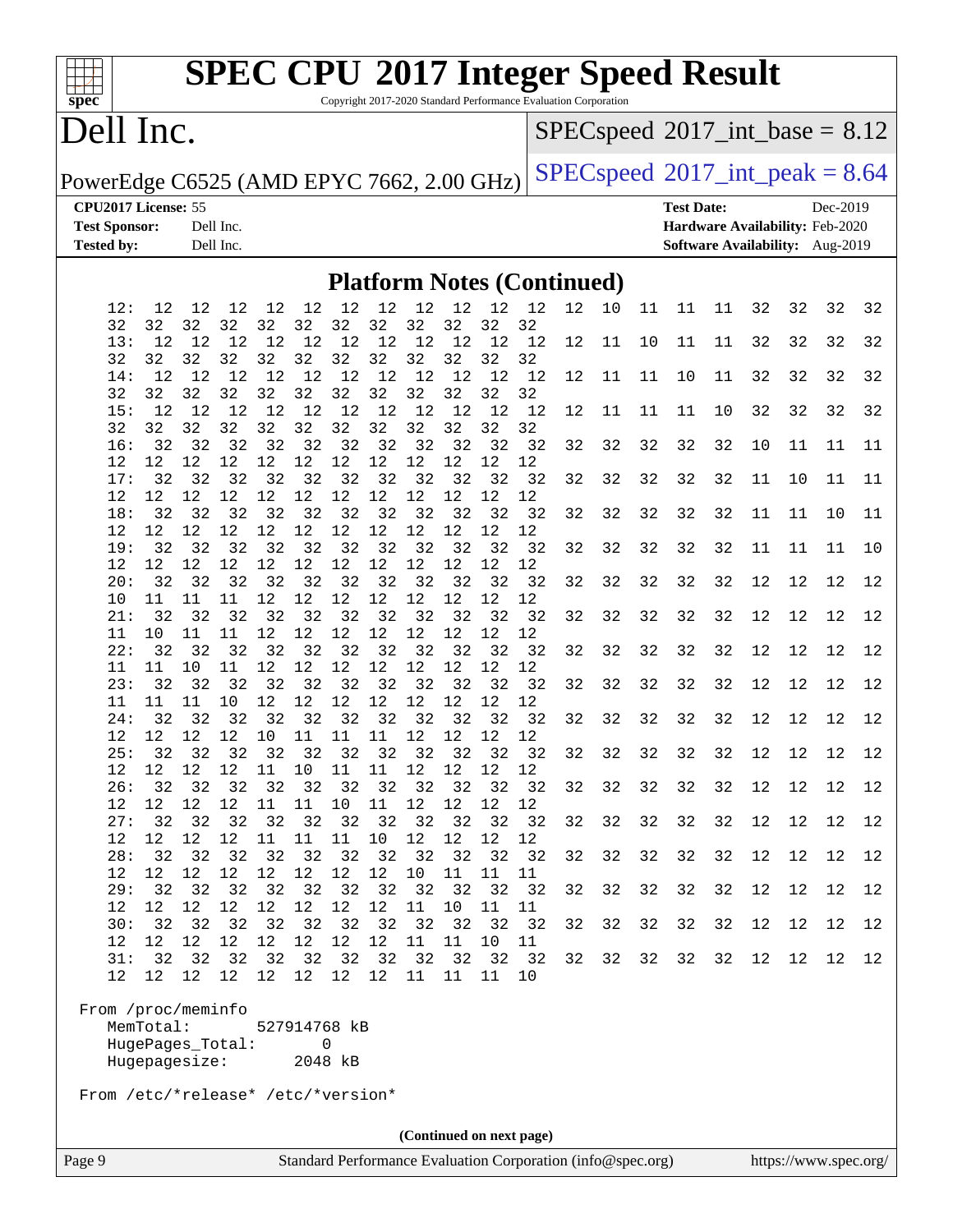| <b>SPEC CPU®2017 Integer Speed Result</b><br>Copyright 2017-2020 Standard Performance Evaluation Corporation<br>spec <sup>®</sup>                                                                                                                                                                                                                                                                                                                                                                                                                                                                                                                                                                                                                                                     |                                                                                                                                                                                                            |
|---------------------------------------------------------------------------------------------------------------------------------------------------------------------------------------------------------------------------------------------------------------------------------------------------------------------------------------------------------------------------------------------------------------------------------------------------------------------------------------------------------------------------------------------------------------------------------------------------------------------------------------------------------------------------------------------------------------------------------------------------------------------------------------|------------------------------------------------------------------------------------------------------------------------------------------------------------------------------------------------------------|
| Dell Inc.                                                                                                                                                                                                                                                                                                                                                                                                                                                                                                                                                                                                                                                                                                                                                                             | $SPEC speed^{\circ}2017\_int\_base = 8.12$                                                                                                                                                                 |
| PowerEdge C6525 (AMD EPYC 7662, 2.00 GHz)                                                                                                                                                                                                                                                                                                                                                                                                                                                                                                                                                                                                                                                                                                                                             | $SPEC speed^{\circ}2017\_int\_peak = 8.64$                                                                                                                                                                 |
| CPU2017 License: 55<br><b>Test Sponsor:</b><br>Dell Inc.                                                                                                                                                                                                                                                                                                                                                                                                                                                                                                                                                                                                                                                                                                                              | <b>Test Date:</b><br>Dec-2019<br>Hardware Availability: Feb-2020                                                                                                                                           |
| Dell Inc.<br><b>Tested by:</b>                                                                                                                                                                                                                                                                                                                                                                                                                                                                                                                                                                                                                                                                                                                                                        | <b>Software Availability:</b> Aug-2019                                                                                                                                                                     |
| <b>Platform Notes (Continued)</b><br>os-release:<br>NAME="SLES"<br>VERSION="15-SP1"<br>VERSION_ID="15.1"<br>PRETTY_NAME="SUSE Linux Enterprise Server 15 SP1"<br>ID="sles"<br>ID LIKE="suse"<br>$ANSI$ _COLOR=" $0:32$ "<br>CPE_NAME="cpe:/o:suse:sles:15:sp1"<br>uname $-a$ :<br>Linux linux-g3ob 4.12.14-195-default #1 SMP Tue May 7 10:55:11 UTC 2019 (8fba516)<br>x86_64 x86_64 x86_64 GNU/Linux<br>Kernel self-reported vulnerability status:<br>CVE-2018-3620 (L1 Terminal Fault):<br>Microarchitectural Data Sampling:<br>CVE-2017-5754 (Meltdown):<br>CVE-2018-3639 (Speculative Store Bypass): Mitigation: Speculative Store Bypass disabled<br>CVE-2017-5753 (Spectre variant 1):<br>$CVE-2017-5715$ (Spectre variant 2):<br>filling                                       | Not affected<br>Not affected<br>Not affected<br>via prctl and seccomp<br>Mitigation: __user pointer sanitization<br>Mitigation: Full AMD retpoline, IBPB:<br>conditional, IBRS_FW, STIBP: conditional, RSB |
| run-level 3 Dec 17 07:32<br>SPEC is set to: /root/cpu2017-1.1.0<br>Filesystem<br>Type Size Used Avail Use% Mounted on<br>440G<br>34G 407G 8% /<br>/dev/sdb2<br>xfs<br>From /sys/devices/virtual/dmi/id<br>Dell Inc. 1.2.2 11/13/2019<br>BTOS:<br>Vendor: Dell Inc.<br>Product: PowerEdge C6525<br>Product Family: PowerEdge<br>Additional information from dmidecode follows. WARNING: Use caution when you interpret<br>this section. The 'dmidecode' program reads system data which is "intended to allow<br>hardware to be accurately determined", but the intent may not be met, as there are<br>frequent changes to hardware, firmware, and the "DMTF SMBIOS" standard.<br>Memory:<br>16x 80AD863280AD HMA84GR7CJR4N-XN 32 GB 2 rank 3200<br>(End of data from sysinfo program) |                                                                                                                                                                                                            |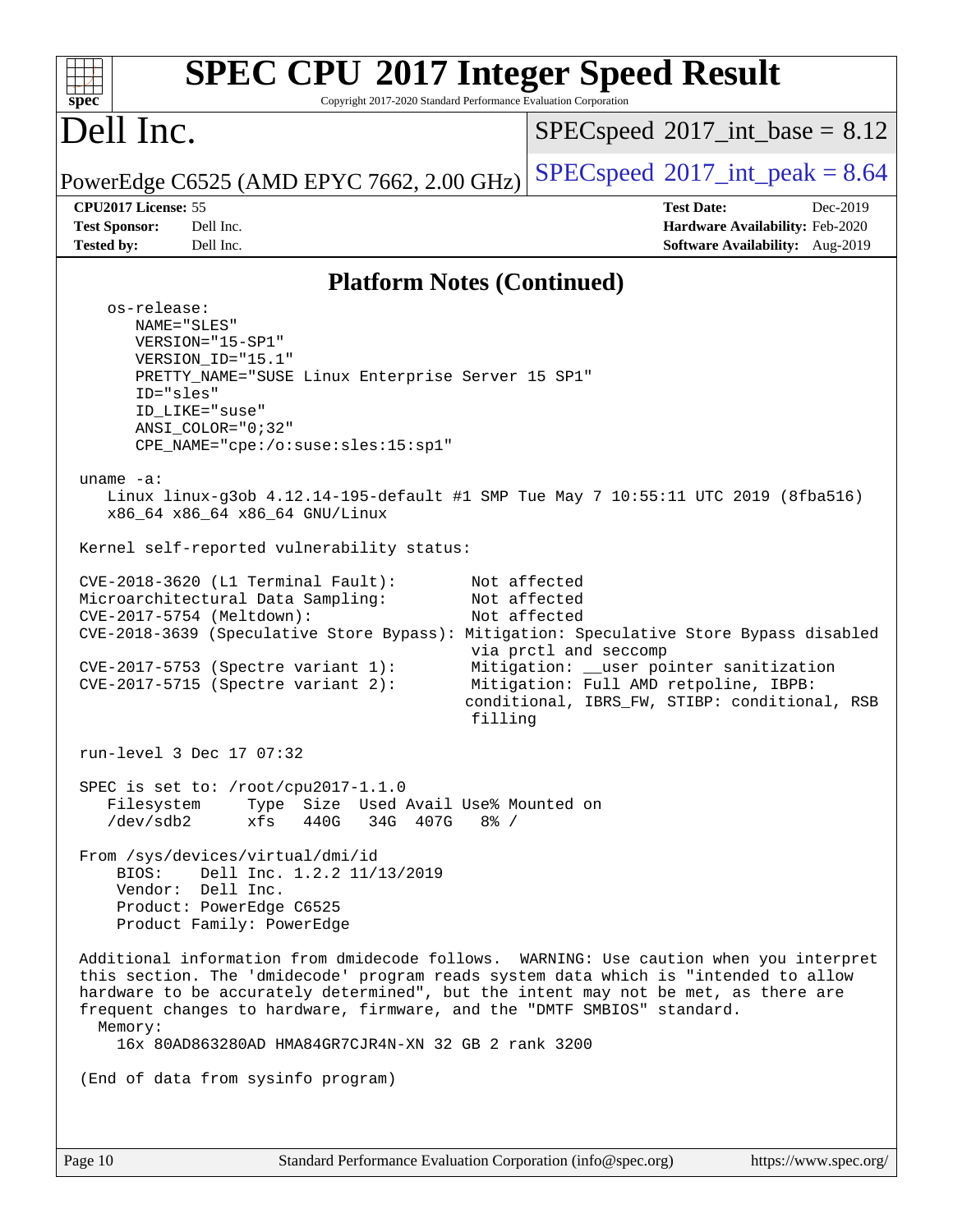| spec                                                                                                                                                                                                                                                                 | <b>SPEC CPU®2017 Integer Speed Result</b><br>Copyright 2017-2020 Standard Performance Evaluation Corporation     |
|----------------------------------------------------------------------------------------------------------------------------------------------------------------------------------------------------------------------------------------------------------------------|------------------------------------------------------------------------------------------------------------------|
| Dell Inc.                                                                                                                                                                                                                                                            | $SPEC speed^{\circ}2017\_int\_base = 8.12$                                                                       |
| PowerEdge C6525 (AMD EPYC 7662, 2.00 GHz)                                                                                                                                                                                                                            | $SPEC speed^{\circ}2017\_int\_peak = 8.64$                                                                       |
| CPU2017 License: 55<br><b>Test Sponsor:</b><br>Dell Inc.<br><b>Tested by:</b><br>Dell Inc.                                                                                                                                                                           | <b>Test Date:</b><br>Dec-2019<br>Hardware Availability: Feb-2020<br>Software Availability: Aug-2019              |
|                                                                                                                                                                                                                                                                      | <b>Compiler Version Notes</b>                                                                                    |
| C<br>peak) 625.x264_s(base, peak) 657.xz_s(base, peak)                                                                                                                                                                                                               | 600.perlbench_s(base, peak) 602.gcc_s(base, peak) 605.mcf_s(base,                                                |
| AOCC.LLVM.2.0.0.B191.2019_07_19 clang version 8.0.0 (CLANG: Jenkins<br>AOCC_2_0_0-Build#191) (based on LLVM AOCC.LLVM.2.0.0.B191.2019_07_19)<br>Target: x86 64-unknown-linux-gnu<br>Thread model: posix<br>InstalledDir: /sppo/dev/compilers/aocc-compiler-2.0.0/bin |                                                                                                                  |
| 623.xalancbmk_s(peak)<br>$C++$                                                                                                                                                                                                                                       | ==================================                                                                               |
| AOCC.LLVM.2.0.0.B191.2019_07_19 clang version 8.0.0 (CLANG: Jenkins<br>AOCC_2_0_0-Build#191) (based on LLVM AOCC.LLVM.2.0.0.B191.2019_07_19)<br>Target: i386-unknown-linux-gnu<br>Thread model: posix<br>InstalledDir: /sppo/dev/compilers/aocc-compiler-2.0.0/bin   |                                                                                                                  |
| 620.omnetpp_s(base, peak) 623.xalancbmk_s(base)<br>$C++$<br>631.deepsjeng_s(base, peak) 641.leela_s(base, peak)                                                                                                                                                      |                                                                                                                  |
| AOCC.LLVM.2.0.0.B191.2019_07_19 clang version 8.0.0 (CLANG: Jenkins<br>AOCC_2_0_0-Build#191) (based on LLVM AOCC.LLVM.2.0.0.B191.2019_07_19)<br>Target: x86 64-unknown-linux-qnu<br>Thread model: posix                                                              |                                                                                                                  |
| InstalledDir: /sppo/dev/compilers/aocc-compiler-2.0.0/bin                                                                                                                                                                                                            |                                                                                                                  |
| 623.xalancbmk_s(peak)<br>$C++$                                                                                                                                                                                                                                       |                                                                                                                  |
| AOCC.LLVM.2.0.0.B191.2019_07_19 clang version 8.0.0 (CLANG: Jenkins<br>AOCC_2_0_0-Build#191) (based on LLVM AOCC.LLVM.2.0.0.B191.2019_07_19)<br>Target: i386-unknown-linux-gnu<br>Thread model: posix<br>InstalledDir: /sppo/dev/compilers/aocc-compiler-2.0.0/bin   |                                                                                                                  |
| 620.omnetpp_s(base, peak) 623.xalancbmk_s(base)<br>$C++$<br>631.deepsjeng_s(base, peak) 641.leela_s(base, peak)                                                                                                                                                      |                                                                                                                  |
| AOCC.LLVM.2.0.0.B191.2019_07_19 clang version 8.0.0 (CLANG: Jenkins                                                                                                                                                                                                  |                                                                                                                  |
| Page 11                                                                                                                                                                                                                                                              | (Continued on next page)<br>Standard Performance Evaluation Corporation (info@spec.org)<br>https://www.spec.org/ |
|                                                                                                                                                                                                                                                                      |                                                                                                                  |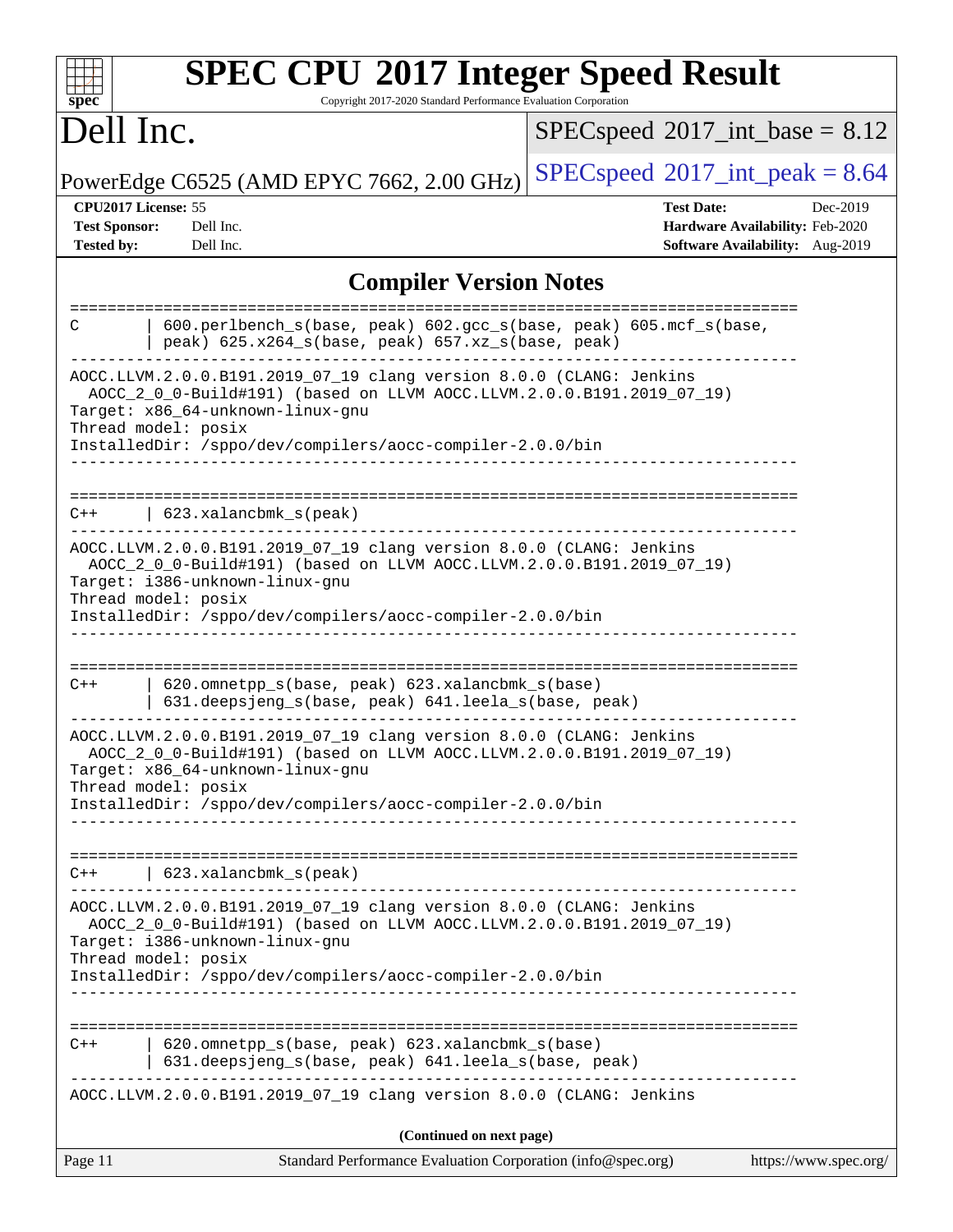Copyright 2017-2020 Standard Performance Evaluation Corporation

## Dell Inc.

**[spec](http://www.spec.org/)**

dd h

 $SPECspeed*2017\_int\_base = 8.12$  $SPECspeed*2017\_int\_base = 8.12$ 

PowerEdge C6525 (AMD EPYC 7662, 2.00 GHz)  $\left|$  [SPECspeed](http://www.spec.org/auto/cpu2017/Docs/result-fields.html#SPECspeed2017intpeak)®[2017\\_int\\_peak = 8](http://www.spec.org/auto/cpu2017/Docs/result-fields.html#SPECspeed2017intpeak).64

**[Tested by:](http://www.spec.org/auto/cpu2017/Docs/result-fields.html#Testedby)** Dell Inc. **[Software Availability:](http://www.spec.org/auto/cpu2017/Docs/result-fields.html#SoftwareAvailability)** Aug-2019

**[CPU2017 License:](http://www.spec.org/auto/cpu2017/Docs/result-fields.html#CPU2017License)** 55 **[Test Date:](http://www.spec.org/auto/cpu2017/Docs/result-fields.html#TestDate)** Dec-2019 **[Test Sponsor:](http://www.spec.org/auto/cpu2017/Docs/result-fields.html#TestSponsor)** Dell Inc. **[Hardware Availability:](http://www.spec.org/auto/cpu2017/Docs/result-fields.html#HardwareAvailability)** Feb-2020

#### **[Compiler Version Notes \(Continued\)](http://www.spec.org/auto/cpu2017/Docs/result-fields.html#CompilerVersionNotes)**

| Fortran   $648$ . exchange2 $s$ (base, peak)<br>AOCC.LLVM.2.0.0.B191.2019_07_19 clang version 8.0.0 (CLANG: Jenkins<br>AOCC 2 0 0-Build#191) (based on LLVM AOCC.LLVM.2.0.0.B191.2019 07 19)<br>Target: x86_64-unknown-linux-qnu<br>Thread model: posix<br>InstalledDir: /sppo/dev/compilers/aocc-compiler-2.0.0/bin | AOCC 2 0 0-Build#191) (based on LLVM AOCC.LLVM.2.0.0.B191.2019 07 19)<br>Target: x86 64-unknown-linux-gnu<br>Thread model: posix<br>InstalledDir: /sppo/dev/compilers/aocc-compiler-2.0.0/bin |
|----------------------------------------------------------------------------------------------------------------------------------------------------------------------------------------------------------------------------------------------------------------------------------------------------------------------|-----------------------------------------------------------------------------------------------------------------------------------------------------------------------------------------------|
|                                                                                                                                                                                                                                                                                                                      |                                                                                                                                                                                               |
|                                                                                                                                                                                                                                                                                                                      |                                                                                                                                                                                               |
|                                                                                                                                                                                                                                                                                                                      |                                                                                                                                                                                               |

#### **[Base Compiler Invocation](http://www.spec.org/auto/cpu2017/Docs/result-fields.html#BaseCompilerInvocation)**

[C benchmarks](http://www.spec.org/auto/cpu2017/Docs/result-fields.html#Cbenchmarks): [clang](http://www.spec.org/cpu2017/results/res2020q1/cpu2017-20191219-20421.flags.html#user_CCbase_clang-c)

[C++ benchmarks:](http://www.spec.org/auto/cpu2017/Docs/result-fields.html#CXXbenchmarks) [clang++](http://www.spec.org/cpu2017/results/res2020q1/cpu2017-20191219-20421.flags.html#user_CXXbase_clang-cpp)

[Fortran benchmarks](http://www.spec.org/auto/cpu2017/Docs/result-fields.html#Fortranbenchmarks): [flang](http://www.spec.org/cpu2017/results/res2020q1/cpu2017-20191219-20421.flags.html#user_FCbase_flang)

### **[Base Portability Flags](http://www.spec.org/auto/cpu2017/Docs/result-fields.html#BasePortabilityFlags)**

 600.perlbench\_s: [-DSPEC\\_LINUX\\_X64](http://www.spec.org/cpu2017/results/res2020q1/cpu2017-20191219-20421.flags.html#b600.perlbench_s_basePORTABILITY_DSPEC_LINUX_X64) [-DSPEC\\_LP64](http://www.spec.org/cpu2017/results/res2020q1/cpu2017-20191219-20421.flags.html#b600.perlbench_s_baseEXTRA_PORTABILITY_DSPEC_LP64) 602.gcc\_s: [-DSPEC\\_LP64](http://www.spec.org/cpu2017/results/res2020q1/cpu2017-20191219-20421.flags.html#suite_baseEXTRA_PORTABILITY602_gcc_s_DSPEC_LP64) 605.mcf\_s: [-DSPEC\\_LP64](http://www.spec.org/cpu2017/results/res2020q1/cpu2017-20191219-20421.flags.html#suite_baseEXTRA_PORTABILITY605_mcf_s_DSPEC_LP64) 620.omnetpp\_s: [-DSPEC\\_LP64](http://www.spec.org/cpu2017/results/res2020q1/cpu2017-20191219-20421.flags.html#suite_baseEXTRA_PORTABILITY620_omnetpp_s_DSPEC_LP64) 623.xalancbmk\_s: [-DSPEC\\_LINUX](http://www.spec.org/cpu2017/results/res2020q1/cpu2017-20191219-20421.flags.html#b623.xalancbmk_s_basePORTABILITY_DSPEC_LINUX) [-DSPEC\\_LP64](http://www.spec.org/cpu2017/results/res2020q1/cpu2017-20191219-20421.flags.html#suite_baseEXTRA_PORTABILITY623_xalancbmk_s_DSPEC_LP64) 625.x264\_s: [-DSPEC\\_LP64](http://www.spec.org/cpu2017/results/res2020q1/cpu2017-20191219-20421.flags.html#suite_baseEXTRA_PORTABILITY625_x264_s_DSPEC_LP64) 631.deepsjeng\_s: [-DSPEC\\_LP64](http://www.spec.org/cpu2017/results/res2020q1/cpu2017-20191219-20421.flags.html#suite_baseEXTRA_PORTABILITY631_deepsjeng_s_DSPEC_LP64) 641.leela\_s: [-DSPEC\\_LP64](http://www.spec.org/cpu2017/results/res2020q1/cpu2017-20191219-20421.flags.html#suite_baseEXTRA_PORTABILITY641_leela_s_DSPEC_LP64) 648.exchange2\_s: [-DSPEC\\_LP64](http://www.spec.org/cpu2017/results/res2020q1/cpu2017-20191219-20421.flags.html#suite_baseEXTRA_PORTABILITY648_exchange2_s_DSPEC_LP64) 657.xz\_s: [-DSPEC\\_LP64](http://www.spec.org/cpu2017/results/res2020q1/cpu2017-20191219-20421.flags.html#suite_baseEXTRA_PORTABILITY657_xz_s_DSPEC_LP64)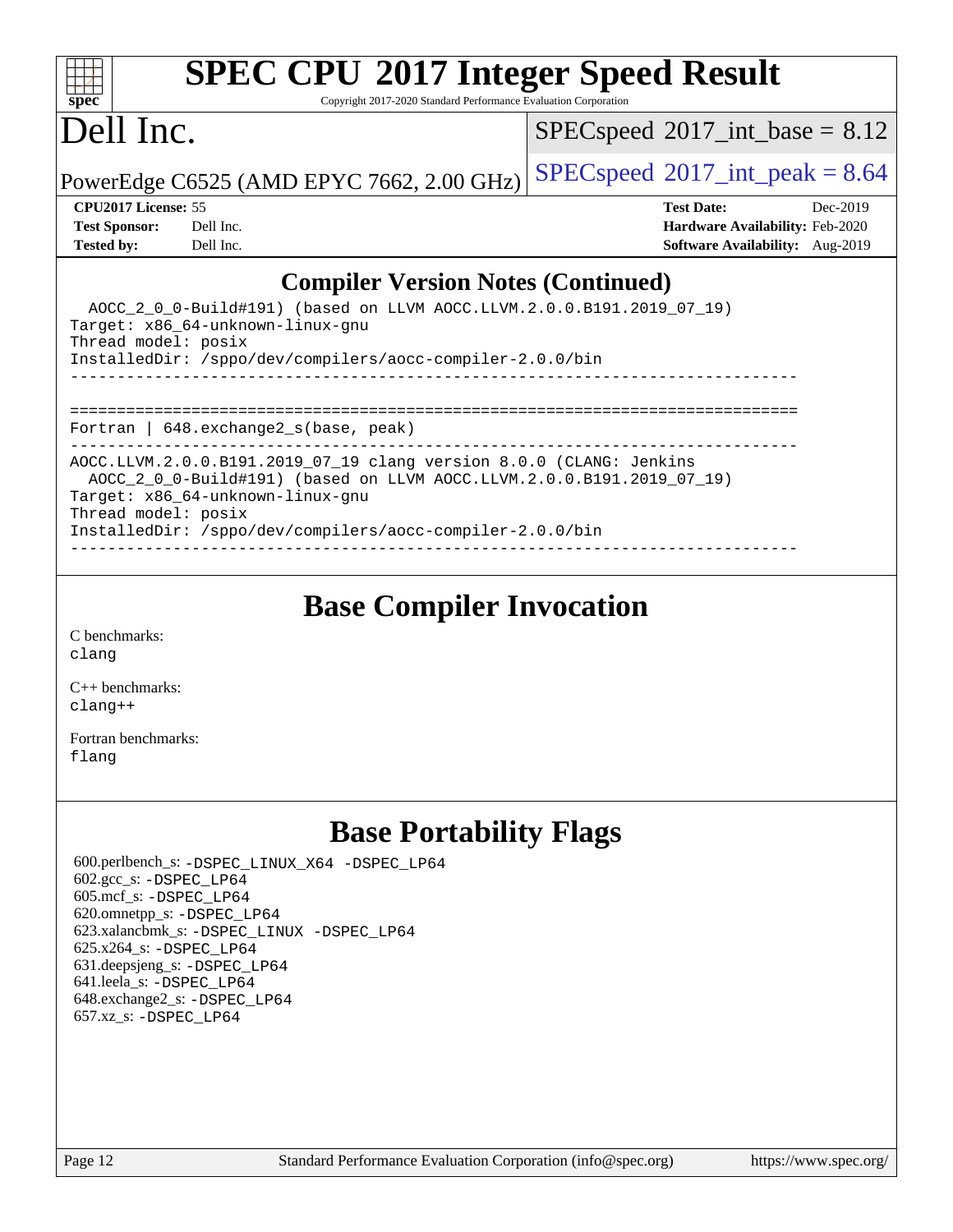| $sp\overline{ec}$                                                             | <b>SPEC CPU®2017 Integer Speed Result</b><br>Copyright 2017-2020 Standard Performance Evaluation Corporation                                                                                                                                                                                                                                                                                                                                                                                                                                                                                          |                                            |                                                                                |
|-------------------------------------------------------------------------------|-------------------------------------------------------------------------------------------------------------------------------------------------------------------------------------------------------------------------------------------------------------------------------------------------------------------------------------------------------------------------------------------------------------------------------------------------------------------------------------------------------------------------------------------------------------------------------------------------------|--------------------------------------------|--------------------------------------------------------------------------------|
| Dell Inc.                                                                     |                                                                                                                                                                                                                                                                                                                                                                                                                                                                                                                                                                                                       | $SPEC speed^{\circ}2017\_int\_base = 8.12$ |                                                                                |
|                                                                               | PowerEdge C6525 (AMD EPYC 7662, 2.00 GHz)                                                                                                                                                                                                                                                                                                                                                                                                                                                                                                                                                             | $SPEC speed^{\circ}2017\_int\_peak = 8.64$ |                                                                                |
| CPU2017 License: 55<br><b>Test Sponsor:</b><br><b>Tested by:</b>              | Dell Inc.<br>Dell Inc.                                                                                                                                                                                                                                                                                                                                                                                                                                                                                                                                                                                | <b>Test Date:</b>                          | Dec-2019<br>Hardware Availability: Feb-2020<br>Software Availability: Aug-2019 |
|                                                                               | <b>Base Optimization Flags</b>                                                                                                                                                                                                                                                                                                                                                                                                                                                                                                                                                                        |                                            |                                                                                |
| C benchmarks:<br>-ljemalloc -lflang                                           | -flto -Wl,-mllvm -Wl,-function-specialize<br>-Wl,-mllvm -Wl,-region-vectorize -Wl,-mllvm -Wl,-vector-library=LIBMVEC<br>-Wl,-mllvm -Wl,-reduce-array-computations=3 -03 -ffast-math<br>-march=znver2 -fstruct-layout=3 -mllvm -unroll-threshold=50<br>-fremap-arrays -mllvm -function-specialize -mllvm -enable-gvn-hoist<br>-mllvm -reduce-array-computations=3 -mllvm -global-vectorize-slp<br>-mllvm -vector-library=LIBMVEC -mllvm -inline-threshold=1000<br>-flv-function-specialization -z muldefs -DSPEC_OPENMP -fopenmp<br>-DUSE_OPENMP -fopenmp=libomp -lomp -lpthread -ldl -lmvec -lamdlibm |                                            |                                                                                |
| $C++$ benchmarks:<br>-ljemalloc -lflang                                       | -flto -Wl,-mllvm -Wl,-function-specialize<br>-Wl,-mllvm -Wl,-region-vectorize -Wl,-mllvm -Wl,-vector-library=LIBMVEC<br>-Wl,-mllvm -Wl,-reduce-array-computations=3<br>-Wl,-mllvm -Wl,-suppress-fmas -03 -ffast-math -march=znver2<br>-mllvm -loop-unswitch-threshold=200000 -mllvm -vector-library=LIBMVEC<br>-mllvm -unroll-threshold=100 -flv-function-specialization<br>-mllvm -enable-partial-unswitch -z muldefs -DSPEC_OPENMP -fopenmp<br>-DUSE_OPENMP -fopenmp=libomp -lomp -lpthread -ldl -lmvec -lamdlibm                                                                                   |                                            |                                                                                |
| Fortran benchmarks:<br>$-Iflang$                                              | -flto -Wl,-mllvm -Wl,-function-specialize<br>-Wl,-mllvm -Wl,-region-vectorize -Wl,-mllvm -Wl,-vector-library=LIBMVEC<br>-Wl,-mllvm -Wl,-reduce-array-computations=3 -ffast-math<br>-Wl,-mllvm -Wl,-inline-recursion=4 -Wl,-mllvm -Wl,-lsr-in-nested-loop<br>-Wl,-mllvm -Wl,-enable-iv-split -03 -march=znver2 -funroll-loops<br>-Mrecursive -mllvm -vector-library=LIBMVEC -z muldefs<br>-mllvm -disable-indvar-simplify -mllvm -unroll-aggressive<br>-mllvm -unroll-threshold=150 -DSPEC_OPENMP -fopenmp -DUSE_OPENMP<br>-fopenmp=libomp -lomp -lpthread -ldl -lmvec -lamdlibm -ljemalloc            |                                            |                                                                                |
| C benchmarks:<br>-Wno-return-type<br>$C_{++}$ benchmarks:<br>-Wno-return-type | <b>Base Other Flags</b>                                                                                                                                                                                                                                                                                                                                                                                                                                                                                                                                                                               |                                            |                                                                                |
|                                                                               | (Continued on next page)                                                                                                                                                                                                                                                                                                                                                                                                                                                                                                                                                                              |                                            |                                                                                |
| Page 13                                                                       | Standard Performance Evaluation Corporation (info@spec.org)                                                                                                                                                                                                                                                                                                                                                                                                                                                                                                                                           |                                            | https://www.spec.org/                                                          |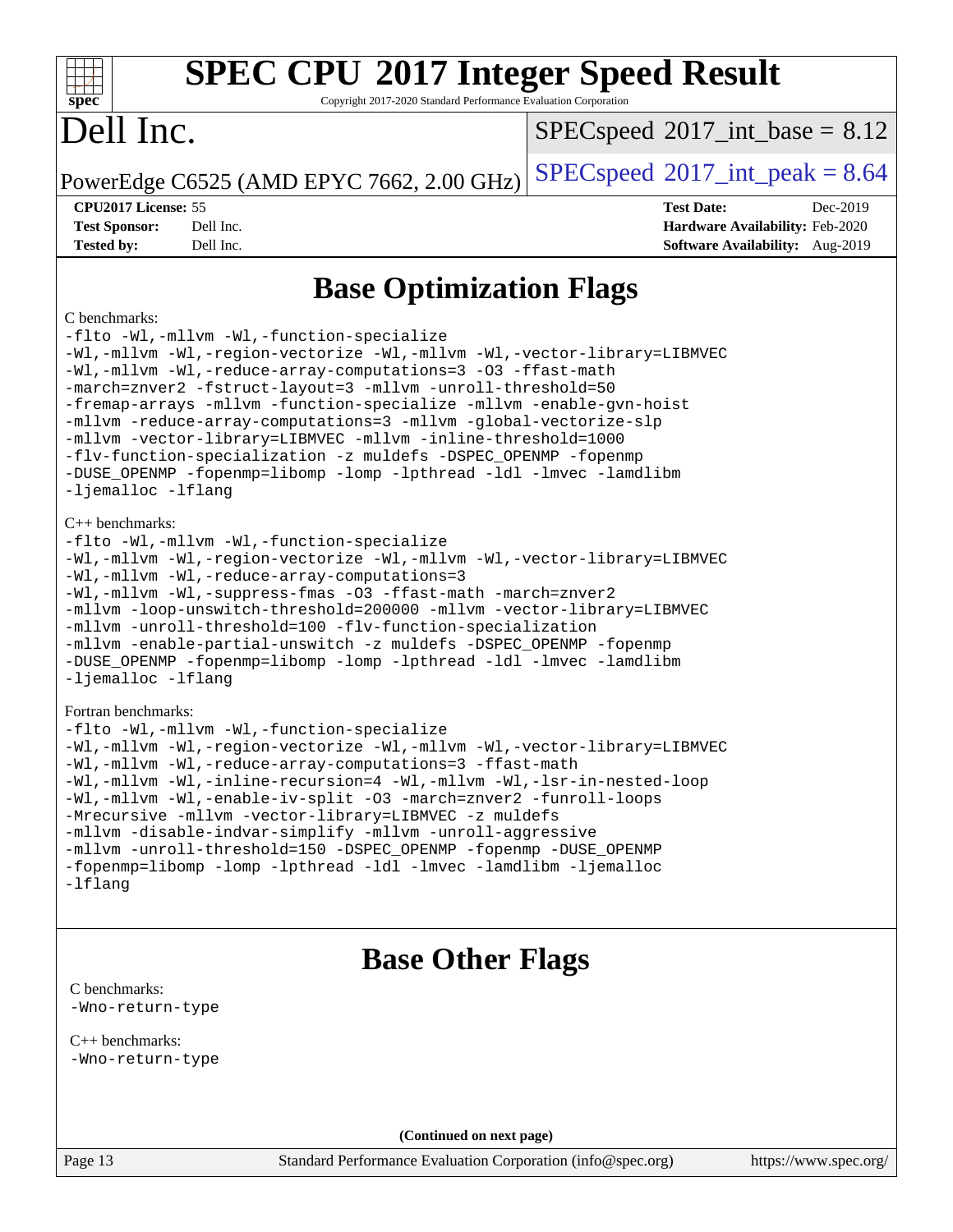Copyright 2017-2020 Standard Performance Evaluation Corporation

## Dell Inc.

**[spec](http://www.spec.org/)**

 $\pm$   $\mu$ 

 $SPECspeed^{\circledcirc}2017\_int\_base = 8.12$  $SPECspeed^{\circledcirc}2017\_int\_base = 8.12$ 

PowerEdge C6525 (AMD EPYC 7662, 2.00 GHz)  $\left|$  [SPECspeed](http://www.spec.org/auto/cpu2017/Docs/result-fields.html#SPECspeed2017intpeak)®[2017\\_int\\_peak = 8](http://www.spec.org/auto/cpu2017/Docs/result-fields.html#SPECspeed2017intpeak).64

#### **[CPU2017 License:](http://www.spec.org/auto/cpu2017/Docs/result-fields.html#CPU2017License)** 55 **[Test Date:](http://www.spec.org/auto/cpu2017/Docs/result-fields.html#TestDate)** Dec-2019

**[Test Sponsor:](http://www.spec.org/auto/cpu2017/Docs/result-fields.html#TestSponsor)** Dell Inc. **[Hardware Availability:](http://www.spec.org/auto/cpu2017/Docs/result-fields.html#HardwareAvailability)** Feb-2020 **[Tested by:](http://www.spec.org/auto/cpu2017/Docs/result-fields.html#Testedby)** Dell Inc. **[Software Availability:](http://www.spec.org/auto/cpu2017/Docs/result-fields.html#SoftwareAvailability)** Aug-2019

#### **[Base Other Flags \(Continued\)](http://www.spec.org/auto/cpu2017/Docs/result-fields.html#BaseOtherFlags)**

#### [Fortran benchmarks](http://www.spec.org/auto/cpu2017/Docs/result-fields.html#Fortranbenchmarks):

[-Wno-return-type](http://www.spec.org/cpu2017/results/res2020q1/cpu2017-20191219-20421.flags.html#user_FCbase_F-Waocc-no-return-type)

#### **[Peak Compiler Invocation](http://www.spec.org/auto/cpu2017/Docs/result-fields.html#PeakCompilerInvocation)**

[C benchmarks](http://www.spec.org/auto/cpu2017/Docs/result-fields.html#Cbenchmarks): [clang](http://www.spec.org/cpu2017/results/res2020q1/cpu2017-20191219-20421.flags.html#user_CCpeak_clang-c)

[C++ benchmarks:](http://www.spec.org/auto/cpu2017/Docs/result-fields.html#CXXbenchmarks) [clang++](http://www.spec.org/cpu2017/results/res2020q1/cpu2017-20191219-20421.flags.html#user_CXXpeak_clang-cpp)

[Fortran benchmarks](http://www.spec.org/auto/cpu2017/Docs/result-fields.html#Fortranbenchmarks): [flang](http://www.spec.org/cpu2017/results/res2020q1/cpu2017-20191219-20421.flags.html#user_FCpeak_flang)

#### **[Peak Portability Flags](http://www.spec.org/auto/cpu2017/Docs/result-fields.html#PeakPortabilityFlags)**

 600.perlbench\_s: [-DSPEC\\_LINUX\\_X64](http://www.spec.org/cpu2017/results/res2020q1/cpu2017-20191219-20421.flags.html#b600.perlbench_s_peakPORTABILITY_DSPEC_LINUX_X64) [-DSPEC\\_LP64](http://www.spec.org/cpu2017/results/res2020q1/cpu2017-20191219-20421.flags.html#b600.perlbench_s_peakEXTRA_PORTABILITY_DSPEC_LP64) 602.gcc\_s: [-DSPEC\\_LP64](http://www.spec.org/cpu2017/results/res2020q1/cpu2017-20191219-20421.flags.html#suite_peakEXTRA_PORTABILITY602_gcc_s_DSPEC_LP64) 605.mcf\_s: [-DSPEC\\_LP64](http://www.spec.org/cpu2017/results/res2020q1/cpu2017-20191219-20421.flags.html#suite_peakEXTRA_PORTABILITY605_mcf_s_DSPEC_LP64) 620.omnetpp\_s: [-DSPEC\\_LP64](http://www.spec.org/cpu2017/results/res2020q1/cpu2017-20191219-20421.flags.html#suite_peakEXTRA_PORTABILITY620_omnetpp_s_DSPEC_LP64) 623.xalancbmk\_s: [-DSPEC\\_LINUX](http://www.spec.org/cpu2017/results/res2020q1/cpu2017-20191219-20421.flags.html#b623.xalancbmk_s_peakPORTABILITY_DSPEC_LINUX) [-D\\_FILE\\_OFFSET\\_BITS=64](http://www.spec.org/cpu2017/results/res2020q1/cpu2017-20191219-20421.flags.html#user_peakEXTRA_PORTABILITY623_xalancbmk_s_F-D_FILE_OFFSET_BITS_5ae949a99b284ddf4e95728d47cb0843d81b2eb0e18bdfe74bbf0f61d0b064f4bda2f10ea5eb90e1dcab0e84dbc592acfc5018bc955c18609f94ddb8d550002c) 625.x264\_s: [-DSPEC\\_LP64](http://www.spec.org/cpu2017/results/res2020q1/cpu2017-20191219-20421.flags.html#suite_peakEXTRA_PORTABILITY625_x264_s_DSPEC_LP64) 631.deepsjeng\_s: [-DSPEC\\_LP64](http://www.spec.org/cpu2017/results/res2020q1/cpu2017-20191219-20421.flags.html#suite_peakEXTRA_PORTABILITY631_deepsjeng_s_DSPEC_LP64) 641.leela\_s: [-DSPEC\\_LP64](http://www.spec.org/cpu2017/results/res2020q1/cpu2017-20191219-20421.flags.html#suite_peakEXTRA_PORTABILITY641_leela_s_DSPEC_LP64) 648.exchange2\_s: [-DSPEC\\_LP64](http://www.spec.org/cpu2017/results/res2020q1/cpu2017-20191219-20421.flags.html#suite_peakEXTRA_PORTABILITY648_exchange2_s_DSPEC_LP64) 657.xz\_s: [-DSPEC\\_LP64](http://www.spec.org/cpu2017/results/res2020q1/cpu2017-20191219-20421.flags.html#suite_peakEXTRA_PORTABILITY657_xz_s_DSPEC_LP64)

### **[Peak Optimization Flags](http://www.spec.org/auto/cpu2017/Docs/result-fields.html#PeakOptimizationFlags)**

[C benchmarks](http://www.spec.org/auto/cpu2017/Docs/result-fields.html#Cbenchmarks):

 600.perlbench\_s: [-flto](http://www.spec.org/cpu2017/results/res2020q1/cpu2017-20191219-20421.flags.html#user_peakCOPTIMIZELDFLAGS600_perlbench_s_aocc-flto) [-Wl,-mllvm -Wl,-function-specialize](http://www.spec.org/cpu2017/results/res2020q1/cpu2017-20191219-20421.flags.html#user_peakLDFLAGS600_perlbench_s_F-function-specialize_7e7e661e57922243ee67c9a1251cb8910e607325179a0ce7f2884e09a6f5d4a5ef0ae4f37e8a2a11c95fc48e931f06dc2b6016f14b511fcb441e048bef1b065a) [-Wl,-mllvm -Wl,-region-vectorize](http://www.spec.org/cpu2017/results/res2020q1/cpu2017-20191219-20421.flags.html#user_peakLDFLAGS600_perlbench_s_F-region-vectorize_fb6c6b5aa293c88efc6c7c2b52b20755e943585b1fe8658c35afef78727fff56e1a56891413c30e36b8e2a6f9a71126986319243e80eb6110b78b288f533c52b) [-Wl,-mllvm -Wl,-vector-library=LIBMVEC](http://www.spec.org/cpu2017/results/res2020q1/cpu2017-20191219-20421.flags.html#user_peakLDFLAGS600_perlbench_s_F-use-vector-library_0a14b27fae317f283640384a31f7bfcc2bd4c1d0b5cfc618a3a430800c9b20217b00f61303eff223a3251b4f06ffbc9739dc5296db9d1fbb9ad24a3939d86d66) [-Wl,-mllvm -Wl,-reduce-array-computations=3](http://www.spec.org/cpu2017/results/res2020q1/cpu2017-20191219-20421.flags.html#user_peakLDFLAGS600_perlbench_s_F-reduce-array-computations_b882aefe7a5dda4e33149f6299762b9a720dace3e498e13756f4c04e5a19edf5315c1f3993de2e61ec41e8c206231f84e05da7040e1bb5d69ba27d10a12507e4) [-fprofile-instr-generate](http://www.spec.org/cpu2017/results/res2020q1/cpu2017-20191219-20421.flags.html#user_peakPASS1_CFLAGSPASS1_LDFLAGS600_perlbench_s_F-fprofile-instr-generate)(pass 1) [-fprofile-instr-use](http://www.spec.org/cpu2017/results/res2020q1/cpu2017-20191219-20421.flags.html#user_peakPASS2_CFLAGSPASS2_LDFLAGS600_perlbench_s_F-fprofile-instr-use)(pass 2) [-Ofast](http://www.spec.org/cpu2017/results/res2020q1/cpu2017-20191219-20421.flags.html#user_peakCOPTIMIZE600_perlbench_s_aocc-Ofast) [-march=znver2](http://www.spec.org/cpu2017/results/res2020q1/cpu2017-20191219-20421.flags.html#user_peakCOPTIMIZE600_perlbench_s_aocc-march_3e2e19cff2eeef60c5d90b059483627c9ea47eca6d66670dbd53f9185f6439e27eb5e104cf773e9e8ab18c8842ce63e461a3e948d0214bd567ef3ade411bf467) [-mno-sse4a](http://www.spec.org/cpu2017/results/res2020q1/cpu2017-20191219-20421.flags.html#user_peakCOPTIMIZE600_perlbench_s_F-mno-sse4a) [-fstruct-layout=5](http://www.spec.org/cpu2017/results/res2020q1/cpu2017-20191219-20421.flags.html#user_peakCOPTIMIZE600_perlbench_s_F-struct-layout_0de9d3561e9f54a54e0843cce081bd13a08ab3e9a82696f3346606c2e11360c37113781019b02fa128d9f650e68f1ffd209bab5c3a026c1ad23e4e7f60646b23) [-mllvm -vectorize-memory-aggressively](http://www.spec.org/cpu2017/results/res2020q1/cpu2017-20191219-20421.flags.html#user_peakCOPTIMIZE600_perlbench_s_F-vectorize-memory-aggressively_24b72a4417f50ade9e698c5b3bed87ab456cc6fc8ec6439480cb84f36ad6a3975af6e87206dea402e3871a1464ff3d60bc798e0250f330177ba629a260df1857) [-mllvm -function-specialize](http://www.spec.org/cpu2017/results/res2020q1/cpu2017-20191219-20421.flags.html#user_peakCOPTIMIZE600_perlbench_s_F-function-specialize_233b3bdba86027f1b094368157e481c5bc59f40286dc25bfadc1858dcd5745c24fd30d5f188710db7fea399bcc9f44a80b3ce3aacc70a8870250c3ae5e1f35b8) [-mllvm -enable-gvn-hoist](http://www.spec.org/cpu2017/results/res2020q1/cpu2017-20191219-20421.flags.html#user_peakCOPTIMIZE600_perlbench_s_F-enable-gvn-hoist_e5856354646dd6ca1333a0ad99b817e4cf8932b91b82809fd8fd47ceff7b22a89eba5c98fd3e3fa5200368fd772cec3dd56abc3c8f7b655a71b9f9848dddedd5)

**(Continued on next page)**

| Page 14 |  |
|---------|--|
|         |  |

Page 14 Standard Performance Evaluation Corporation [\(info@spec.org\)](mailto:info@spec.org) <https://www.spec.org/>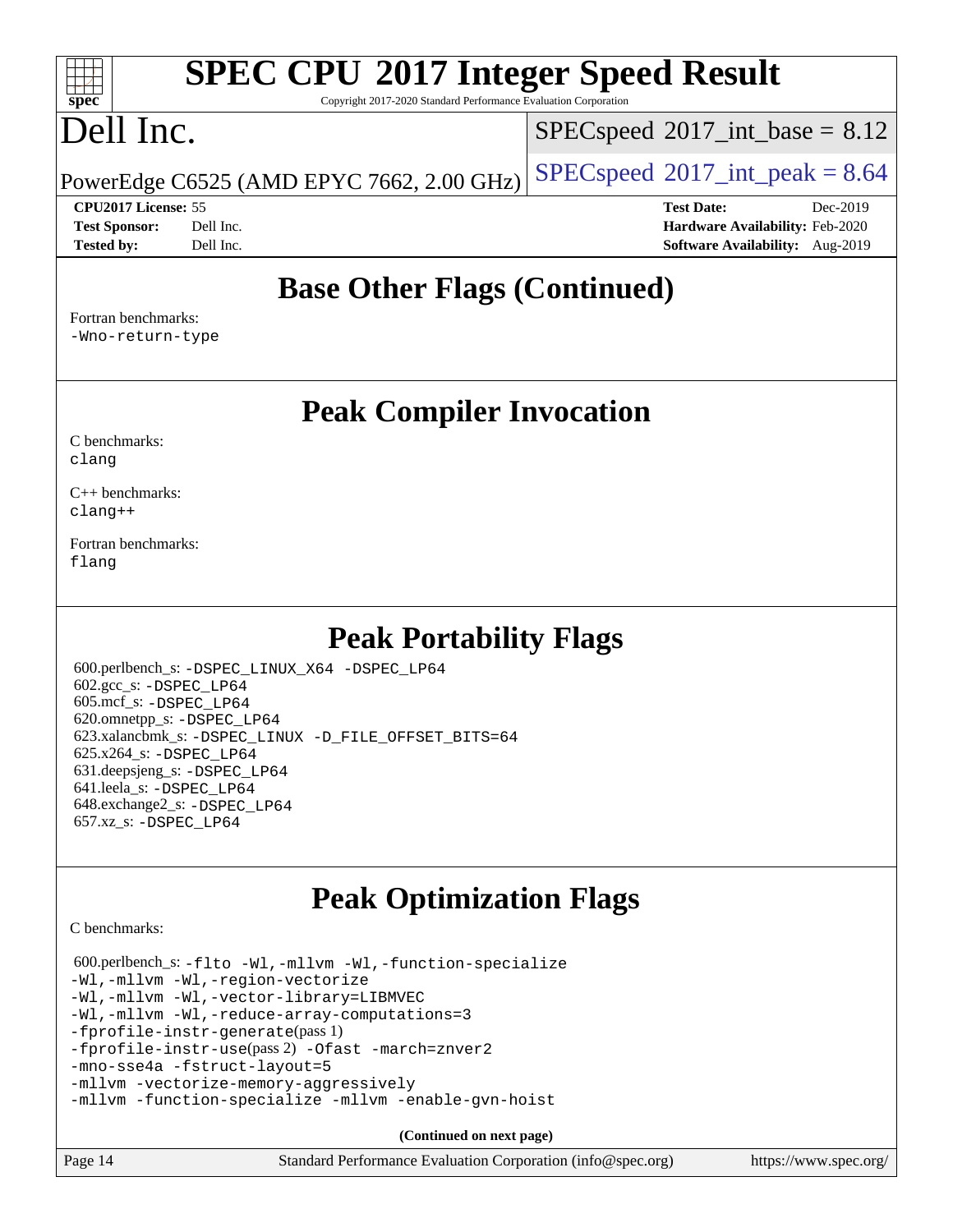

Copyright 2017-2020 Standard Performance Evaluation Corporation

## Dell Inc.

 $SPECspeed^{\circledcirc}2017\_int\_base = 8.12$  $SPECspeed^{\circledcirc}2017\_int\_base = 8.12$ 

PowerEdge C6525 (AMD EPYC 7662, 2.00 GHz)  $\left|$  [SPECspeed](http://www.spec.org/auto/cpu2017/Docs/result-fields.html#SPECspeed2017intpeak)®[2017\\_int\\_peak = 8](http://www.spec.org/auto/cpu2017/Docs/result-fields.html#SPECspeed2017intpeak).64

**[CPU2017 License:](http://www.spec.org/auto/cpu2017/Docs/result-fields.html#CPU2017License)** 55 **[Test Date:](http://www.spec.org/auto/cpu2017/Docs/result-fields.html#TestDate)** Dec-2019 **[Test Sponsor:](http://www.spec.org/auto/cpu2017/Docs/result-fields.html#TestSponsor)** Dell Inc. **[Hardware Availability:](http://www.spec.org/auto/cpu2017/Docs/result-fields.html#HardwareAvailability)** Feb-2020 **[Tested by:](http://www.spec.org/auto/cpu2017/Docs/result-fields.html#Testedby)** Dell Inc. **[Software Availability:](http://www.spec.org/auto/cpu2017/Docs/result-fields.html#SoftwareAvailability)** Aug-2019

### **[Peak Optimization Flags \(Continued\)](http://www.spec.org/auto/cpu2017/Docs/result-fields.html#PeakOptimizationFlags)**

```
 600.perlbench_s (continued):
-mllvm -unroll-threshold=50 -fremap-arrays
-mllvm -vector-library=LIBMVEC
-mllvm -reduce-array-computations=3
-mllvm -global-vectorize-slp -mllvm -inline-threshold=1000
-flv-function-specialization -DSPEC_OPENMP -fopenmp
-DUSE_OPENMP -lmvec -lamdlibm -fopenmp=libomp -lomp
-lpthread -ldl -ljemalloc -lflang
 602.gcc_s: -flto -Wl,-mllvm -Wl,-function-specialize
-Wl,-mllvm -Wl,-region-vectorize
-Wl,-mllvm -Wl,-vector-library=LIBMVEC
-Wl,-mllvm -Wl,-reduce-array-computations=3 -Ofast
-march=znver2 -mno-sse4a -fstruct-layout=5
-mllvm -vectorize-memory-aggressively
-mllvm -function-specialize -mllvm -enable-gvn-hoist
-mllvm -unroll-threshold=50 -fremap-arrays
-mllvm -vector-library=LIBMVEC
-mllvm -reduce-array-computations=3
-mllvm -global-vectorize-slp -mllvm -inline-threshold=1000
-flv-function-specialization -z muldefs -DSPEC_OPENMP
-fopenmp -DUSE_OPENMP -fgnu89-inline -fopenmp=libomp
-lomp -lpthread -ldl -ljemalloc
 605.mcf_s: -flto -Wl,-mllvm -Wl,-function-specialize
-Wl,-mllvm -Wl,-region-vectorize
-Wl,-mllvm -Wl,-vector-library=LIBMVEC
-Wl,-mllvm -Wl,-reduce-array-computations=3 -Ofast
-march=znver2 -mno-sse4a -fstruct-layout=5
-mllvm -vectorize-memory-aggressively
-mllvm -function-specialize -mllvm -enable-gvn-hoist
-mllvm -unroll-threshold=50 -fremap-arrays
-mllvm -vector-library=LIBMVEC
-mllvm -reduce-array-computations=3
-mllvm -global-vectorize-slp -mllvm -inline-threshold=1000
-flv-function-specialization -DSPEC_OPENMP -fopenmp
-DUSE_OPENMP -lmvec -lamdlibm -fopenmp=libomp -lomp
-lpthread -ldl -ljemalloc -lflang
625.x264_s: basepeak = yes
657.xz s: basepeak = yes
C++ benchmarks: 
                                    (Continued on next page)
```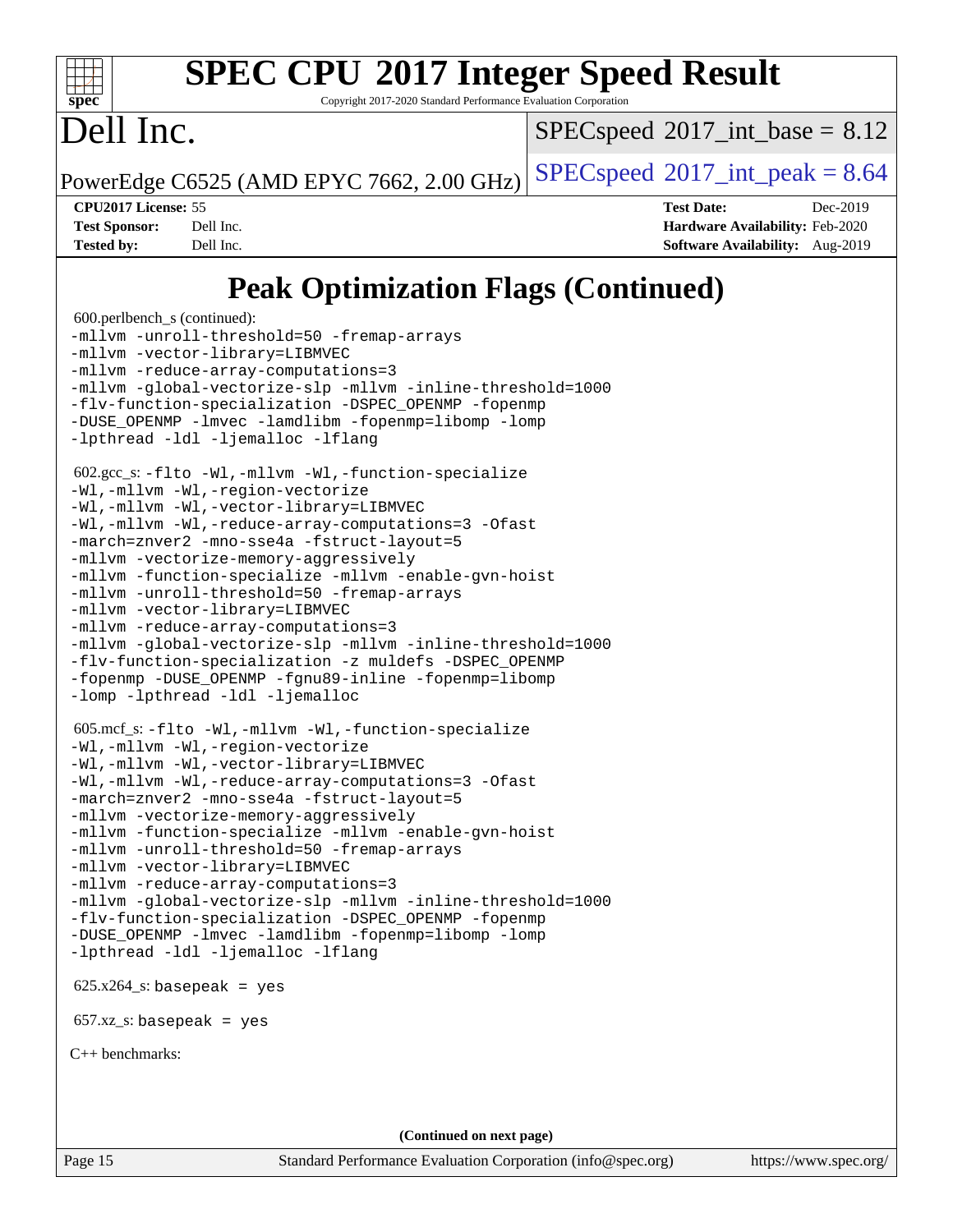

Copyright 2017-2020 Standard Performance Evaluation Corporation

## Dell Inc.

 $SPECspeed^{\circledcirc}2017\_int\_base = 8.12$  $SPECspeed^{\circledcirc}2017\_int\_base = 8.12$ 

PowerEdge C6525 (AMD EPYC 7662, 2.00 GHz)  $\left|$  [SPECspeed](http://www.spec.org/auto/cpu2017/Docs/result-fields.html#SPECspeed2017intpeak)®[2017\\_int\\_peak = 8](http://www.spec.org/auto/cpu2017/Docs/result-fields.html#SPECspeed2017intpeak).64

**[CPU2017 License:](http://www.spec.org/auto/cpu2017/Docs/result-fields.html#CPU2017License)** 55 **[Test Date:](http://www.spec.org/auto/cpu2017/Docs/result-fields.html#TestDate)** Dec-2019 **[Test Sponsor:](http://www.spec.org/auto/cpu2017/Docs/result-fields.html#TestSponsor)** Dell Inc. **[Hardware Availability:](http://www.spec.org/auto/cpu2017/Docs/result-fields.html#HardwareAvailability)** Feb-2020 **[Tested by:](http://www.spec.org/auto/cpu2017/Docs/result-fields.html#Testedby)** Dell Inc. **[Software Availability:](http://www.spec.org/auto/cpu2017/Docs/result-fields.html#SoftwareAvailability)** Aug-2019

### **[Peak Optimization Flags \(Continued\)](http://www.spec.org/auto/cpu2017/Docs/result-fields.html#PeakOptimizationFlags)**

 620.omnetpp\_s: [-flto](http://www.spec.org/cpu2017/results/res2020q1/cpu2017-20191219-20421.flags.html#user_peakCXXOPTIMIZELDFLAGS620_omnetpp_s_aocc-flto) [-Wl,-mllvm -Wl,-function-specialize](http://www.spec.org/cpu2017/results/res2020q1/cpu2017-20191219-20421.flags.html#user_peakLDFLAGS620_omnetpp_s_F-function-specialize_7e7e661e57922243ee67c9a1251cb8910e607325179a0ce7f2884e09a6f5d4a5ef0ae4f37e8a2a11c95fc48e931f06dc2b6016f14b511fcb441e048bef1b065a) [-Wl,-mllvm -Wl,-region-vectorize](http://www.spec.org/cpu2017/results/res2020q1/cpu2017-20191219-20421.flags.html#user_peakLDFLAGS620_omnetpp_s_F-region-vectorize_fb6c6b5aa293c88efc6c7c2b52b20755e943585b1fe8658c35afef78727fff56e1a56891413c30e36b8e2a6f9a71126986319243e80eb6110b78b288f533c52b) [-Wl,-mllvm -Wl,-vector-library=LIBMVEC](http://www.spec.org/cpu2017/results/res2020q1/cpu2017-20191219-20421.flags.html#user_peakLDFLAGS620_omnetpp_s_F-use-vector-library_0a14b27fae317f283640384a31f7bfcc2bd4c1d0b5cfc618a3a430800c9b20217b00f61303eff223a3251b4f06ffbc9739dc5296db9d1fbb9ad24a3939d86d66) [-Wl,-mllvm -Wl,-reduce-array-computations=3](http://www.spec.org/cpu2017/results/res2020q1/cpu2017-20191219-20421.flags.html#user_peakLDFLAGS620_omnetpp_s_F-reduce-array-computations_b882aefe7a5dda4e33149f6299762b9a720dace3e498e13756f4c04e5a19edf5315c1f3993de2e61ec41e8c206231f84e05da7040e1bb5d69ba27d10a12507e4) [-Ofast](http://www.spec.org/cpu2017/results/res2020q1/cpu2017-20191219-20421.flags.html#user_peakCXXOPTIMIZE620_omnetpp_s_aocc-Ofast) [-march=znver2](http://www.spec.org/cpu2017/results/res2020q1/cpu2017-20191219-20421.flags.html#user_peakCXXOPTIMIZE620_omnetpp_s_aocc-march_3e2e19cff2eeef60c5d90b059483627c9ea47eca6d66670dbd53f9185f6439e27eb5e104cf773e9e8ab18c8842ce63e461a3e948d0214bd567ef3ade411bf467) [-flv-function-specialization](http://www.spec.org/cpu2017/results/res2020q1/cpu2017-20191219-20421.flags.html#user_peakCXXOPTIMIZE620_omnetpp_s_F-flv-function-specialization) [-mllvm -unroll-threshold=100](http://www.spec.org/cpu2017/results/res2020q1/cpu2017-20191219-20421.flags.html#user_peakCXXOPTIMIZE620_omnetpp_s_F-unroll-threshold_2755d0c78138845d361fa1543e3a063fffa198df9b3edf0cfb856bbc88a81e1769b12ac7a550c5d35197be55360db1a3f95a8d1304df999456cabf5120c45168) [-mllvm -enable-partial-unswitch](http://www.spec.org/cpu2017/results/res2020q1/cpu2017-20191219-20421.flags.html#user_peakCXXOPTIMIZE620_omnetpp_s_F-enable-partial-unswitch_6e1c33f981d77963b1eaf834973128a7f33ce3f8e27f54689656697a35e89dcc875281e0e6283d043e32f367dcb605ba0e307a92e830f7e326789fa6c61b35d3) [-mllvm -loop-unswitch-threshold=200000](http://www.spec.org/cpu2017/results/res2020q1/cpu2017-20191219-20421.flags.html#user_peakCXXOPTIMIZE620_omnetpp_s_F-loop-unswitch-threshold_f9a82ae3270e55b5fbf79d0d96ee93606b73edbbe527d20b18b7bff1a3a146ad50cfc7454c5297978340ae9213029016a7d16221274d672d3f7f42ed25274e1d) [-mllvm -vector-library=LIBMVEC](http://www.spec.org/cpu2017/results/res2020q1/cpu2017-20191219-20421.flags.html#user_peakCXXOPTIMIZE620_omnetpp_s_F-use-vector-library_e584e20b4f7ec96aa109254b65d8e01d864f3d68580371b9d93ed7c338191d4cfce20c3c864632264effc6bbe4c7c38153d02096a342ee92501c4a53204a7871) [-mllvm -inline-threshold=1000](http://www.spec.org/cpu2017/results/res2020q1/cpu2017-20191219-20421.flags.html#user_peakCXXOPTIMIZE620_omnetpp_s_dragonegg-llvm-inline-threshold_b7832241b0a6397e4ecdbaf0eb7defdc10f885c2a282fa3240fdc99844d543fda39cf8a4a9dccf68cf19b5438ac3b455264f478df15da0f4988afa40d8243bab) [-DSPEC\\_OPENMP](http://www.spec.org/cpu2017/results/res2020q1/cpu2017-20191219-20421.flags.html#suite_peakEXTRA_OPTIMIZE620_omnetpp_s_DSPEC_OPENMP) [-fopenmp](http://www.spec.org/cpu2017/results/res2020q1/cpu2017-20191219-20421.flags.html#user_peakEXTRA_OPTIMIZE620_omnetpp_s_aocc-fopenmp) [-DUSE\\_OPENMP](http://www.spec.org/cpu2017/results/res2020q1/cpu2017-20191219-20421.flags.html#user_peakEXTRA_OPTIMIZE620_omnetpp_s_F-DUSE_OPENMP) [-fopenmp=libomp](http://www.spec.org/cpu2017/results/res2020q1/cpu2017-20191219-20421.flags.html#user_peakEXTRA_LIBS620_omnetpp_s_aocc-fopenmp_3eb6ab80166bcc84161ff8c20c8d5bc344f88119f45620444596454f7d72e99b7a0ceefc2d1b4d190bd07306bbfdfc20f11f5a2dc69c9b03c72239f8406741c3) [-lomp](http://www.spec.org/cpu2017/results/res2020q1/cpu2017-20191219-20421.flags.html#user_peakEXTRA_LIBS620_omnetpp_s_F-lomp) [-lpthread](http://www.spec.org/cpu2017/results/res2020q1/cpu2017-20191219-20421.flags.html#user_peakEXTRA_LIBS620_omnetpp_s_F-lpthread) [-ldl](http://www.spec.org/cpu2017/results/res2020q1/cpu2017-20191219-20421.flags.html#user_peakEXTRA_LIBS620_omnetpp_s_F-ldl) [-lmvec](http://www.spec.org/cpu2017/results/res2020q1/cpu2017-20191219-20421.flags.html#user_peakEXTRA_LIBS620_omnetpp_s_F-lmvec) [-lamdlibm](http://www.spec.org/cpu2017/results/res2020q1/cpu2017-20191219-20421.flags.html#user_peakEXTRA_LIBS620_omnetpp_s_F-lamdlibm) [-ljemalloc](http://www.spec.org/cpu2017/results/res2020q1/cpu2017-20191219-20421.flags.html#user_peakEXTRA_LIBS620_omnetpp_s_jemalloc-lib) [-lflang](http://www.spec.org/cpu2017/results/res2020q1/cpu2017-20191219-20421.flags.html#user_peakEXTRA_LIBS620_omnetpp_s_F-lflang) 623.xalancbmk\_s: [-m32](http://www.spec.org/cpu2017/results/res2020q1/cpu2017-20191219-20421.flags.html#user_peakCXXLD623_xalancbmk_s_F-m32) [-flto](http://www.spec.org/cpu2017/results/res2020q1/cpu2017-20191219-20421.flags.html#user_peakCXXOPTIMIZELDFLAGS623_xalancbmk_s_aocc-flto) [-Wl,-mllvm -Wl,-function-specialize](http://www.spec.org/cpu2017/results/res2020q1/cpu2017-20191219-20421.flags.html#user_peakLDFLAGS623_xalancbmk_s_F-function-specialize_7e7e661e57922243ee67c9a1251cb8910e607325179a0ce7f2884e09a6f5d4a5ef0ae4f37e8a2a11c95fc48e931f06dc2b6016f14b511fcb441e048bef1b065a) [-Wl,-mllvm -Wl,-region-vectorize](http://www.spec.org/cpu2017/results/res2020q1/cpu2017-20191219-20421.flags.html#user_peakLDFLAGS623_xalancbmk_s_F-region-vectorize_fb6c6b5aa293c88efc6c7c2b52b20755e943585b1fe8658c35afef78727fff56e1a56891413c30e36b8e2a6f9a71126986319243e80eb6110b78b288f533c52b) [-Wl,-mllvm -Wl,-vector-library=LIBMVEC](http://www.spec.org/cpu2017/results/res2020q1/cpu2017-20191219-20421.flags.html#user_peakLDFLAGS623_xalancbmk_s_F-use-vector-library_0a14b27fae317f283640384a31f7bfcc2bd4c1d0b5cfc618a3a430800c9b20217b00f61303eff223a3251b4f06ffbc9739dc5296db9d1fbb9ad24a3939d86d66) [-Wl,-mllvm -Wl,-reduce-array-computations=3](http://www.spec.org/cpu2017/results/res2020q1/cpu2017-20191219-20421.flags.html#user_peakLDFLAGS623_xalancbmk_s_F-reduce-array-computations_b882aefe7a5dda4e33149f6299762b9a720dace3e498e13756f4c04e5a19edf5315c1f3993de2e61ec41e8c206231f84e05da7040e1bb5d69ba27d10a12507e4) [-Ofast](http://www.spec.org/cpu2017/results/res2020q1/cpu2017-20191219-20421.flags.html#user_peakCXXOPTIMIZE623_xalancbmk_s_aocc-Ofast) [-march=znver2](http://www.spec.org/cpu2017/results/res2020q1/cpu2017-20191219-20421.flags.html#user_peakCXXOPTIMIZE623_xalancbmk_s_aocc-march_3e2e19cff2eeef60c5d90b059483627c9ea47eca6d66670dbd53f9185f6439e27eb5e104cf773e9e8ab18c8842ce63e461a3e948d0214bd567ef3ade411bf467) [-flv-function-specialization](http://www.spec.org/cpu2017/results/res2020q1/cpu2017-20191219-20421.flags.html#user_peakCXXOPTIMIZE623_xalancbmk_s_F-flv-function-specialization) [-mllvm -unroll-threshold=100](http://www.spec.org/cpu2017/results/res2020q1/cpu2017-20191219-20421.flags.html#user_peakCXXOPTIMIZE623_xalancbmk_s_F-unroll-threshold_2755d0c78138845d361fa1543e3a063fffa198df9b3edf0cfb856bbc88a81e1769b12ac7a550c5d35197be55360db1a3f95a8d1304df999456cabf5120c45168) [-mllvm -enable-partial-unswitch](http://www.spec.org/cpu2017/results/res2020q1/cpu2017-20191219-20421.flags.html#user_peakCXXOPTIMIZE623_xalancbmk_s_F-enable-partial-unswitch_6e1c33f981d77963b1eaf834973128a7f33ce3f8e27f54689656697a35e89dcc875281e0e6283d043e32f367dcb605ba0e307a92e830f7e326789fa6c61b35d3) [-mllvm -loop-unswitch-threshold=200000](http://www.spec.org/cpu2017/results/res2020q1/cpu2017-20191219-20421.flags.html#user_peakCXXOPTIMIZE623_xalancbmk_s_F-loop-unswitch-threshold_f9a82ae3270e55b5fbf79d0d96ee93606b73edbbe527d20b18b7bff1a3a146ad50cfc7454c5297978340ae9213029016a7d16221274d672d3f7f42ed25274e1d) [-mllvm -vector-library=LIBMVEC](http://www.spec.org/cpu2017/results/res2020q1/cpu2017-20191219-20421.flags.html#user_peakCXXOPTIMIZE623_xalancbmk_s_F-use-vector-library_e584e20b4f7ec96aa109254b65d8e01d864f3d68580371b9d93ed7c338191d4cfce20c3c864632264effc6bbe4c7c38153d02096a342ee92501c4a53204a7871) [-mllvm -inline-threshold=1000](http://www.spec.org/cpu2017/results/res2020q1/cpu2017-20191219-20421.flags.html#user_peakCXXOPTIMIZE623_xalancbmk_s_dragonegg-llvm-inline-threshold_b7832241b0a6397e4ecdbaf0eb7defdc10f885c2a282fa3240fdc99844d543fda39cf8a4a9dccf68cf19b5438ac3b455264f478df15da0f4988afa40d8243bab) [-DSPEC\\_OPENMP](http://www.spec.org/cpu2017/results/res2020q1/cpu2017-20191219-20421.flags.html#suite_peakEXTRA_OPTIMIZE623_xalancbmk_s_DSPEC_OPENMP) [-fopenmp](http://www.spec.org/cpu2017/results/res2020q1/cpu2017-20191219-20421.flags.html#user_peakEXTRA_OPTIMIZE623_xalancbmk_s_aocc-fopenmp) [-DUSE\\_OPENMP](http://www.spec.org/cpu2017/results/res2020q1/cpu2017-20191219-20421.flags.html#user_peakEXTRA_OPTIMIZE623_xalancbmk_s_F-DUSE_OPENMP) [-fopenmp=libomp](http://www.spec.org/cpu2017/results/res2020q1/cpu2017-20191219-20421.flags.html#user_peakEXTRA_LIBS623_xalancbmk_s_aocc-fopenmp_3eb6ab80166bcc84161ff8c20c8d5bc344f88119f45620444596454f7d72e99b7a0ceefc2d1b4d190bd07306bbfdfc20f11f5a2dc69c9b03c72239f8406741c3) [-lomp](http://www.spec.org/cpu2017/results/res2020q1/cpu2017-20191219-20421.flags.html#user_peakEXTRA_LIBS623_xalancbmk_s_F-lomp) [-lpthread](http://www.spec.org/cpu2017/results/res2020q1/cpu2017-20191219-20421.flags.html#user_peakEXTRA_LIBS623_xalancbmk_s_F-lpthread) [-ldl](http://www.spec.org/cpu2017/results/res2020q1/cpu2017-20191219-20421.flags.html#user_peakEXTRA_LIBS623_xalancbmk_s_F-ldl) [-ljemalloc](http://www.spec.org/cpu2017/results/res2020q1/cpu2017-20191219-20421.flags.html#user_peakEXTRA_LIBS623_xalancbmk_s_jemalloc-lib) 631.deepsjeng\_s: Same as 620.omnetpp\_s 641.leela\_s: basepeak = yes

[Fortran benchmarks](http://www.spec.org/auto/cpu2017/Docs/result-fields.html#Fortranbenchmarks):

 $648$ .exchange $2$ \_s: basepeak = yes

### **[Peak Other Flags](http://www.spec.org/auto/cpu2017/Docs/result-fields.html#PeakOtherFlags)**

[C benchmarks](http://www.spec.org/auto/cpu2017/Docs/result-fields.html#Cbenchmarks): [-Wno-return-type](http://www.spec.org/cpu2017/results/res2020q1/cpu2017-20191219-20421.flags.html#user_CCpeak_F-Waocc-no-return-type)

[C++ benchmarks \(except as noted below\):](http://www.spec.org/auto/cpu2017/Docs/result-fields.html#CXXbenchmarksexceptasnotedbelow) [-Wno-return-type](http://www.spec.org/cpu2017/results/res2020q1/cpu2017-20191219-20421.flags.html#user_CXXpeak_F-Waocc-no-return-type)

 623.xalancbmk\_s: [-Wno-return-type](http://www.spec.org/cpu2017/results/res2020q1/cpu2017-20191219-20421.flags.html#user_peakEXTRA_OPTIMIZE623_xalancbmk_s_F-Waocc-no-return-type) [-L/sppo/dev/cpu2017/v110/amd\\_speed\\_aocc200\\_rome\\_C\\_lib/32](http://www.spec.org/cpu2017/results/res2020q1/cpu2017-20191219-20421.flags.html#user_peakEXTRA_LIBS623_xalancbmk_s_Link_path_63ee90d89b3ac3fd9690bbddc2d02e7d850e915eeb963d28f446ad72eda1c299788b6eb12985a714479b71fcfca1b6bf541ff65c39f6615139e350b1e59e0bed)

**(Continued on next page)**

Page 16 Standard Performance Evaluation Corporation [\(info@spec.org\)](mailto:info@spec.org) <https://www.spec.org/>